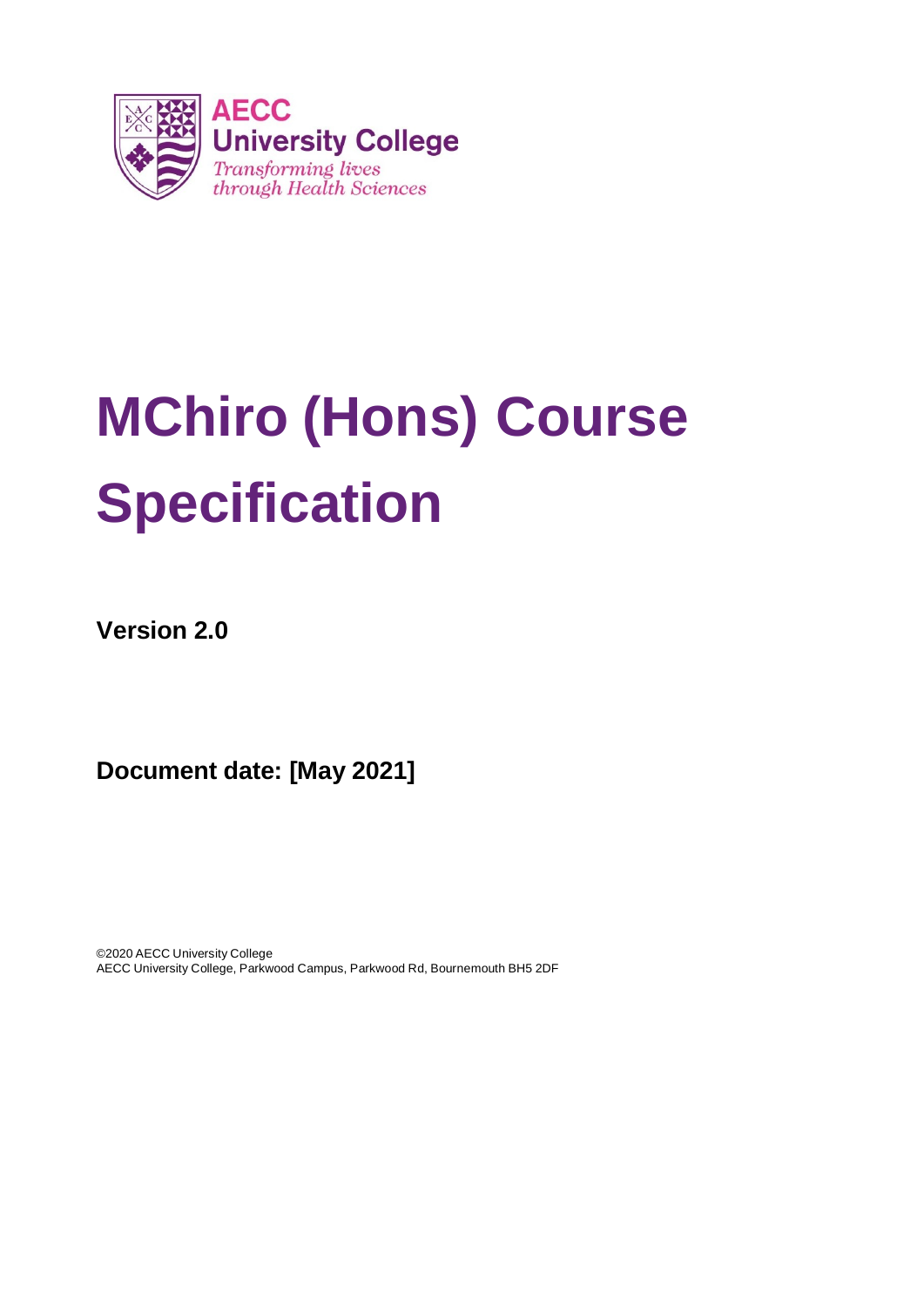# **Contents**

| 1.                                                                             |  |
|--------------------------------------------------------------------------------|--|
| 2                                                                              |  |
| 3                                                                              |  |
| 4                                                                              |  |
| Placements, work-based learning or other special features of the course12<br>5 |  |
| 6                                                                              |  |
| 7                                                                              |  |
| 8                                                                              |  |
| 9.                                                                             |  |
|                                                                                |  |
|                                                                                |  |
| 12                                                                             |  |
| 13                                                                             |  |
| 14. Inclusivity statement.                                                     |  |
|                                                                                |  |
|                                                                                |  |
|                                                                                |  |
|                                                                                |  |
|                                                                                |  |
|                                                                                |  |

# <span id="page-1-0"></span>**Record of Modifications**

| <b>Description of Modification</b>                                  | Date approved                                             | Cohort(s) to which<br>modification applies |
|---------------------------------------------------------------------|-----------------------------------------------------------|--------------------------------------------|
| Addition of confirmation of<br><b>GCC/Privy Council recognition</b> | N/A                                                       | lall                                       |
| Addition of confirmation of ECCE<br>accreditation                   | IN/A. Added Dec. 2021 -<br>accreditation granted 28.09.21 | all                                        |
|                                                                     |                                                           |                                            |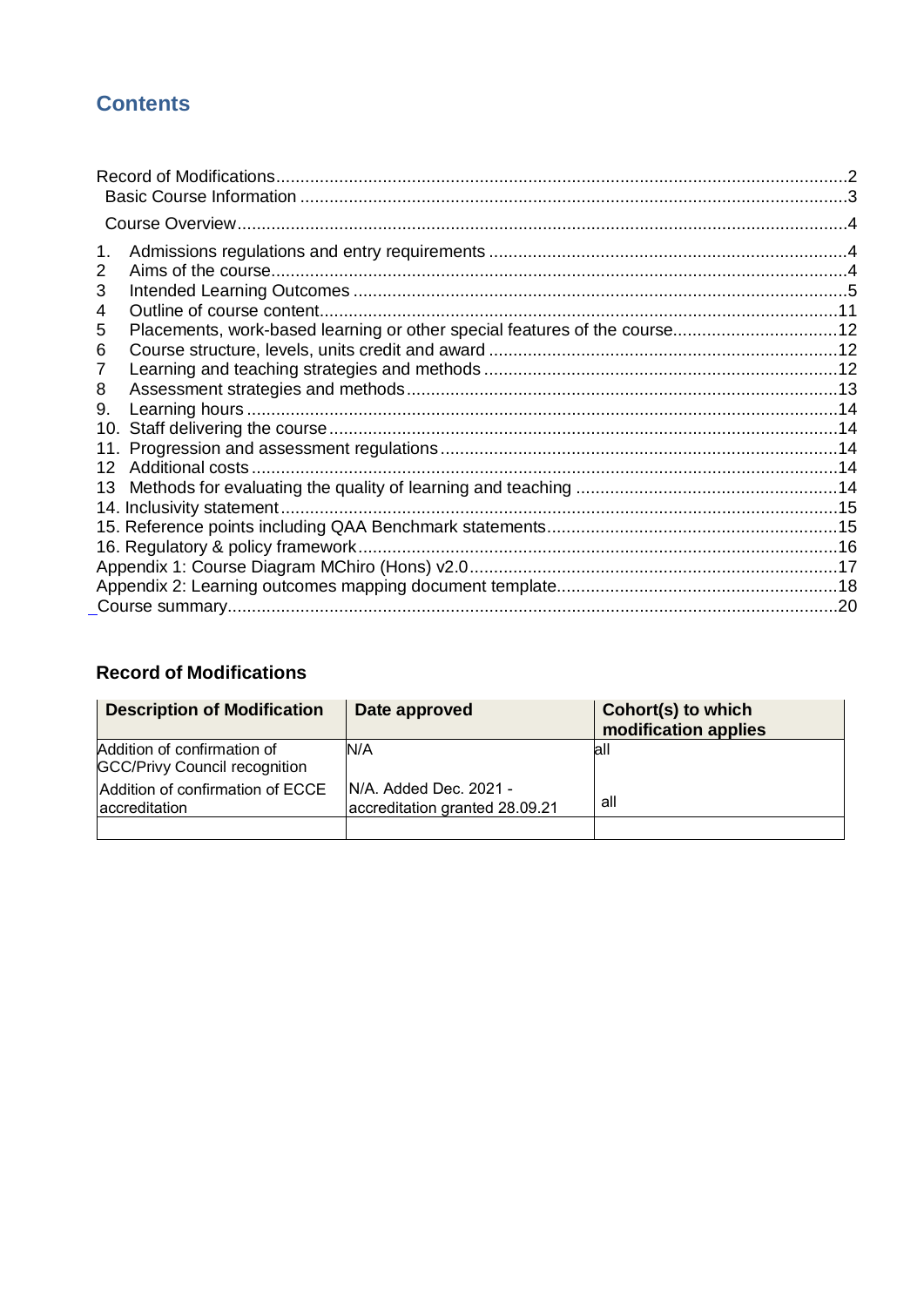This specification provides a concise summary of the main features of the course and the learning outcomes that a typical student might reasonably be expected to achieve and demonstrate if they take full advantage of the learning opportunities that are provided.

Courses, major changes to courses and modifications to courses are approved following consideration through the University College's Course Approval and Review processes or Course and Unit Modification policy, as appropriate. It is, however, expected that courses change over time, for example as a result of changes to professional accreditation requirements, in response to feedback from academic staff and students, and through annual review processes. Any such changes will be discussed with and communicated to students in an appropriate and timely manner.

#### <span id="page-2-0"></span>**Basic Course Information**

| Awarding Institution                                           | <b>AECC University College</b>                                                                                                                                                                                         |                               |                                                      |                                                          |  |  |  |  |  |  |  |
|----------------------------------------------------------------|------------------------------------------------------------------------------------------------------------------------------------------------------------------------------------------------------------------------|-------------------------------|------------------------------------------------------|----------------------------------------------------------|--|--|--|--|--|--|--|
| Final award, title and credits                                 | <b>MChiro (Hons) Master of Chiropractic</b>                                                                                                                                                                            |                               |                                                      |                                                          |  |  |  |  |  |  |  |
|                                                                | 120 Level 7 CATS, 120 Level 6 CATS, 120 Level 5 CATS<br>and 120 Level 4 CATS, and successful completion of the<br><b>Clinical Placement Unit</b>                                                                       |                               |                                                      |                                                          |  |  |  |  |  |  |  |
| Course Code(s)                                                 | 100241 - Chiropractic                                                                                                                                                                                                  |                               |                                                      |                                                          |  |  |  |  |  |  |  |
| Interim exit awards,<br>titles and credits (non-               | <b>CertHE Human Sciences</b><br>120 Level 4 CATS                                                                                                                                                                       |                               |                                                      |                                                          |  |  |  |  |  |  |  |
| registerable)                                                  | <b>DipHE Human Sciences</b>                                                                                                                                                                                            |                               |                                                      |                                                          |  |  |  |  |  |  |  |
|                                                                | 120 Level 5 CATS and 120 Level 4 CATS                                                                                                                                                                                  |                               |                                                      |                                                          |  |  |  |  |  |  |  |
|                                                                | <b>BSc Human Sciences</b>                                                                                                                                                                                              |                               |                                                      |                                                          |  |  |  |  |  |  |  |
|                                                                | 80 Level 6 CATS, 120 Level 5 CATS and 120 Level 4 CATS                                                                                                                                                                 |                               |                                                      |                                                          |  |  |  |  |  |  |  |
|                                                                | <b>BSc (Hons) Human Sciences</b>                                                                                                                                                                                       |                               |                                                      |                                                          |  |  |  |  |  |  |  |
|                                                                | 120 Level 6 CATS, 120 Level 5 CATS and 120 Level 4 CATS                                                                                                                                                                |                               |                                                      |                                                          |  |  |  |  |  |  |  |
|                                                                | <b>MSci (Hons) Human Sciences</b>                                                                                                                                                                                      |                               |                                                      |                                                          |  |  |  |  |  |  |  |
|                                                                | 120 Level 7 CATS, 120 Level 6 CATS, 120 Level 5 CATS and<br>120 Level 4 CATS                                                                                                                                           |                               |                                                      |                                                          |  |  |  |  |  |  |  |
| FHEQ level of final award                                      | Level 7                                                                                                                                                                                                                |                               |                                                      |                                                          |  |  |  |  |  |  |  |
| Mode of study                                                  | Full-time                                                                                                                                                                                                              |                               |                                                      |                                                          |  |  |  |  |  |  |  |
| <b>Accreditation details</b>                                   | General Chiropractic Council accreditation<br>GCC recognition granted 20 May 2021 (Privy Council<br>approval 15 June 2021)<br>• European Council on Chiropractic Council accreditation<br>(approved 28 September 2021) |                               |                                                      |                                                          |  |  |  |  |  |  |  |
| Standard length of course                                      | 4 years                                                                                                                                                                                                                |                               |                                                      |                                                          |  |  |  |  |  |  |  |
| Minimum and maximum<br>periods of study                        | <b>Exit Award</b>                                                                                                                                                                                                      | Minimum<br>period of<br>study | Maximum<br>period of<br>study (with<br>year 1 entry) | Maximum<br>period of<br>study (with<br>Gateway<br>Entry) |  |  |  |  |  |  |  |
|                                                                | CertHE Human<br>Sciences                                                                                                                                                                                               | 1 year                        | 2 years                                              | 3 years                                                  |  |  |  |  |  |  |  |
|                                                                | DipHE Human<br><b>Sciences</b>                                                                                                                                                                                         | 2 years                       | 4 years                                              | 4 years                                                  |  |  |  |  |  |  |  |
|                                                                | <b>BSc Human</b><br>Sciences & BSc<br>(Hons) Human                                                                                                                                                                     | 3 years                       | 5 years                                              | 6 years                                                  |  |  |  |  |  |  |  |
| MSci (Hons)<br>7 years<br>4 years<br>6 years<br>Human Sciences |                                                                                                                                                                                                                        |                               |                                                      |                                                          |  |  |  |  |  |  |  |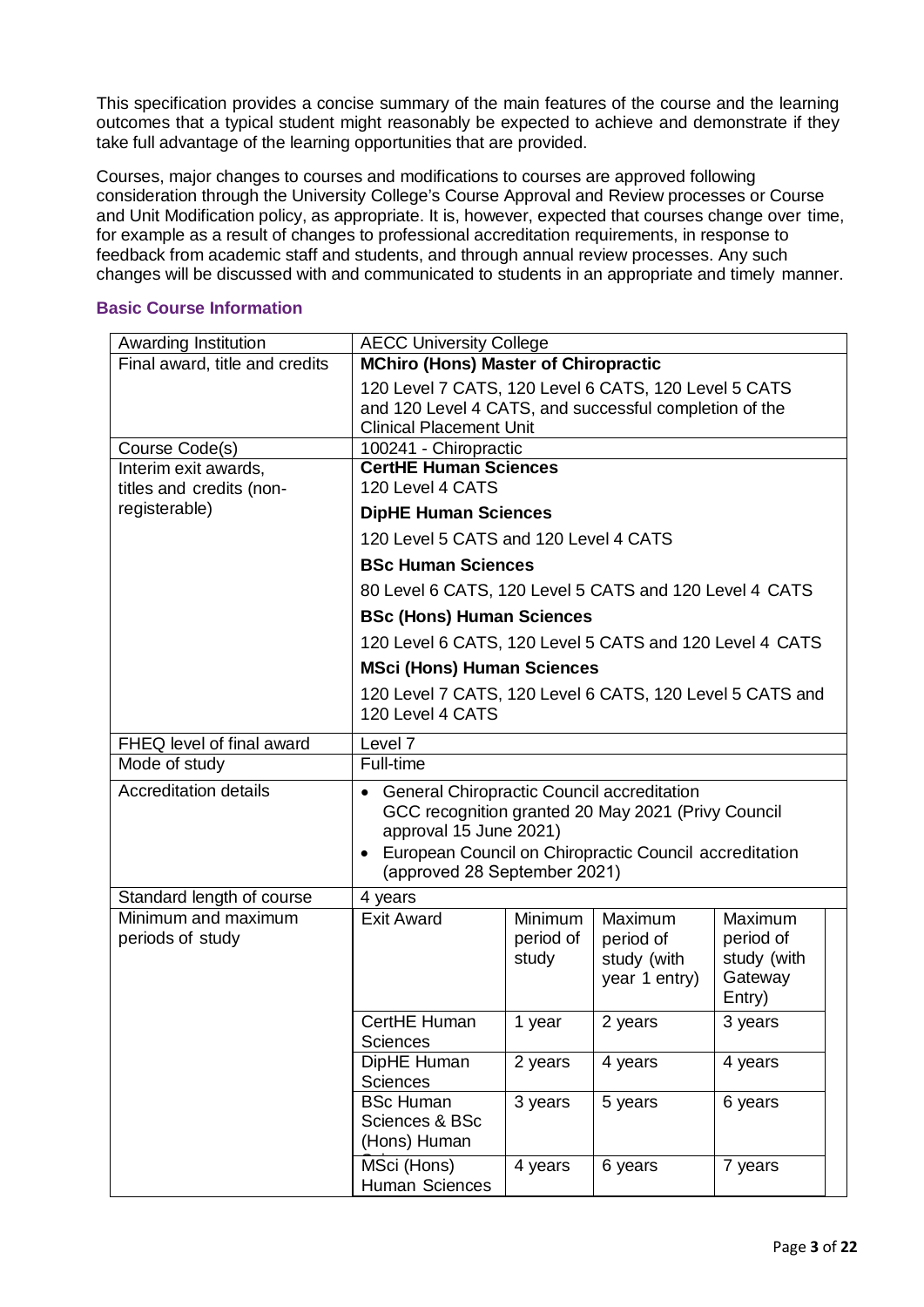|                                               | MChiro (Hons)<br>Master of<br>Chiropractic                                                                                           | 4 years | 6 years | 7 years |
|-----------------------------------------------|--------------------------------------------------------------------------------------------------------------------------------------|---------|---------|---------|
|                                               | Maximum periods of study may be extended by the<br><b>Assessment Board</b>                                                           |         |         |         |
| Language of delivery                          | English                                                                                                                              |         |         |         |
| Place of delivery                             | <b>AECC University College</b>                                                                                                       |         |         |         |
| UCAS code (where applicable)                  | <b>B320</b>                                                                                                                          |         |         |         |
| HECOS Code(s) per                             | 100241 - Chiropractic                                                                                                                |         |         |         |
| course/pathway                                |                                                                                                                                      |         |         |         |
| Date Course initially validated               | Initially validated as an award of Bournemouth University July<br>2015; approved as an award of AECC University College July<br>2017 |         |         |         |
| Date of first intake                          | September 2015                                                                                                                       |         |         |         |
| Version number of this                        | Version 2.0                                                                                                                          |         |         |         |
| <b>Course Specification</b>                   |                                                                                                                                      |         |         |         |
| Date this version<br>approved/intake to which | 09 March 2021/<br>Applies to Level 4 intake from September 2021 and the Gateway                                                      |         |         |         |
| this applies                                  | Entry September from 2020 intake, who upon successful<br>completion will progress into Level 4 of MChiro v2.0.                       |         |         |         |

## <span id="page-3-0"></span>**Course Overview**

#### <span id="page-3-1"></span>**1. Admissions regulations and entry requirements**

The regulations for this Course are the University College's Standard Admission Regulations which may be found from the Latest Policies webpage. These regulations include the general entry requirements and specific requirements regarding English language. The detailed entry requirements for the course may be found from the relevant course page on the University College website.

Students who have satisfactorily completed Gateway Entry (level 3 units) including unit 007 Foundations in Chiropractic will progress automatically to Level 4 of the MChiro v2.0.

Admission is also subject to the receipt of a satisfactory enhanced Disclosure and Barring Service (DBS) certificate, or National Police Certificate for those living outside of the UK.

#### **Recognition of Prior Learning (RPL)**

AECC University College has a Recognition of Prior Learning Policy which can be found from the Latest Policies webpage

AECC University College will consider through this policy, qualifications for admission with advanced standing and for exemption from elements of the taught course. For Integrated Masters provision credit based on RPL shall not exceed 240 CATS.

## <span id="page-3-2"></span>**2 Aims of the course**

The MChiro (Hons) Master of Chiropractic course aims to prepare students to be safe and competent independent clinicians able to join the chiropractic profession by being eligible to register with an appropriate Professional, Statutory, Regulatory Body (PSRB) either in the UK or overseas.

To do this, the course will provide students with a thorough knowledge of human science as well as well-developed diagnostic and therapeutic skills. The course will develop students to be evidence based and patient centred clinicians with strong communication and people skills. In addition, students will develop an understanding of the scientific method and will understand how to design, undertake, analyse and present research data in the context of modern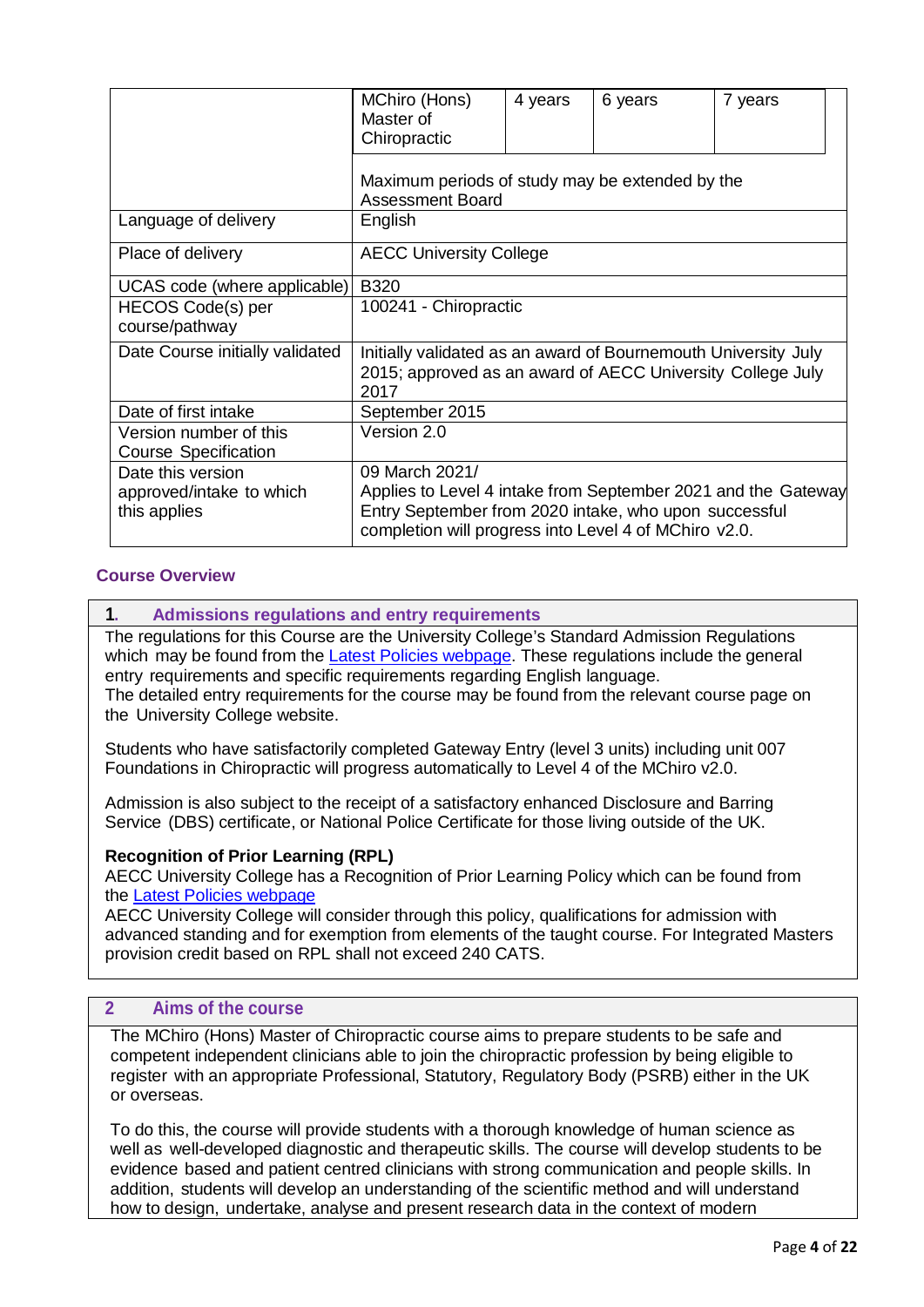#### **2 Aims of the course**

healthcare. The course will provide students with the skills of lifelong learning and continuing professional development to enable them to achieve the highest professional standards of clinical care.

Throughout the course students will develop clinical skills and other transferable skills through workshops and supervised interactions with patients during placement. The course also aims to develop a holistic view of healthcare so that students will be able to advise patients on a variety of public health related matters.

Those who successfully complete the MChiro (Hons) Master of Chiropractic will be eligible to apply for GCC registration and practice in the UK. Graduates wishing to work in other countries are advised to check the requirements for their country. Only the qualification MChiro (Hons) Master of Chiropractic will be recognised by PSRBs for professional registration. Other interim exit awards are non-registerable.

The aims of the course are to:

- prepare graduates to act as safe and competent primary contact clinicians
- produce graduates who can deliver the highest standards of care in the context of, and responding to, their community needs and the wider healthcare environment
- produce graduates capable of practicing within a patient-centered model with the skills and approach that enable the integration of critically evaluated research evidence, clinical expertise and patient choice
- produce graduates with attitudes and skills that engender lifelong learning and continuing professional development with a view to achieving the highest professional standards
- provide graduates with an understanding of the scientific method in the context of modern healthcare and the knowledge and skills that underpin this
- produce graduates with effective skills of listening, interpreting and communicating within the healthcare arena with emphasis on the psychosocial issues inherent with this activity

## <span id="page-4-0"></span>**3 Intended Learning Outcomes**

#### **Level 7 (Course Learning Outcomes)**

#### **Subject Knowledge and Understanding**

Having successfully completed this course students will be able to demonstrate knowledge and understanding of:

- **A1** The basis and principles of chiropractic in a contemporary context.
- **A2** The differentiation between normal and abnormal structure and function relating to the human body and what constitutes "health" in the context of society and populations, how health and disease outcomes are measured
- **A3** The place of evidence informed practice in contemporary health care.
- **A4** The range of conditions that present to chiropractors as independent primary contact practitioners, the scientific basis for their presentations and the nature and impact of their physical, psychological and social aspects.
- **A5** Selected drug actions appropriate to the management or co-management of musculoskeletal conditions and patients who present to chiropractors.
- **A6** The context and nature of chiropractic as a regulated profession in the UK, and the duties of chiropractors as registered primary healthcare professionals.
- **A7** The legal, moral and ethical responsibilities involved in protecting and promoting the health of individual patients, their dependents and the public, including vulnerable groups.
- **A8** The different methods of research, data collection & analysis available to clinical researchers, related ethical and governance issues and the ways in which the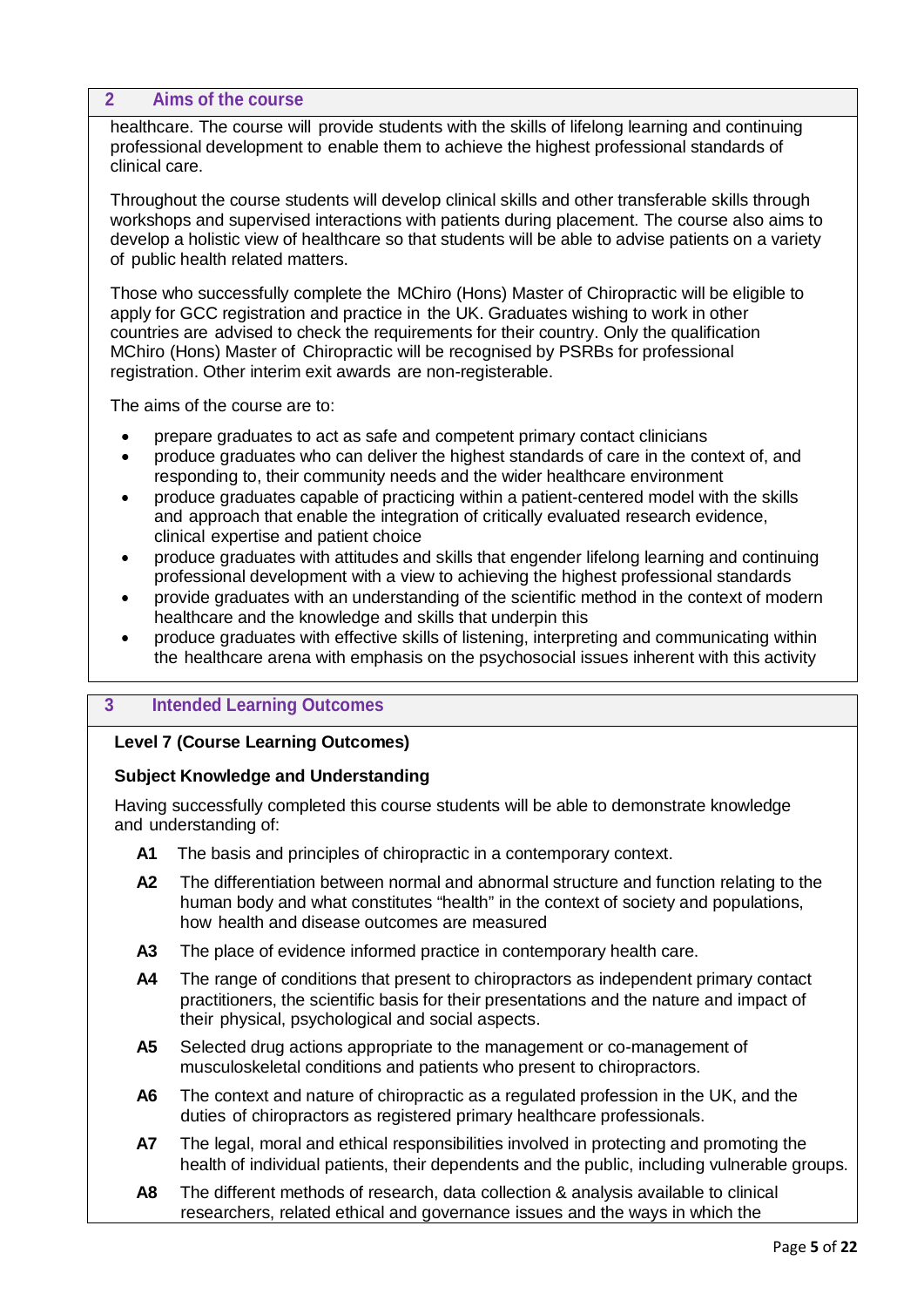#### **3 Intended Learning Outcomes**

outcomes of research are transferred to practice.

#### **Intellectual Skills**

Having successfully completed this course students will be able to:

- **B1** Identify their own learning needs, plan their own learning and development and evaluate its effectiveness, required for continuing professional development**.**
- **B2** Critically appraise relevant studies as reported in the chiropractic, medical and scientific literature and appropriately apply findings from the literature to answer questions raised by specific clinical problems.
- **B3** Formulate a plan for the appropriate assessment, treatment and management of patients, according to established principles and best evidence, in partnership with the patient and other health professionals as appropriate**.**
- **B4** Make sound clinical judgments in the absence of complete data, assess and recognise the severity of a clinical presentation and the need for immediate emergency care and appraise and recommend appropriate strategies for a range of ethical dilemmas that might affect chiropractors**.**
- **B5** Acquire, assess and integrate new knowledge, demonstrating originality in the application of knowledge**.**
- **B6** Learn to adapt to changing circumstances and demonstrate self-direction and originality in tackling and solving problems to ensure that patients receive the highest level of professional care**.**
- **B7** Demonstrate a systematic understanding of knowledge with critical evaluation and insight of emerging contemporaneous knowledge.
- **B8** Undertake data collection, analysis & presentation in a way contiguous with the wider scientific community.

#### **Practical Skills**

Having successfully completed this course students will be able to:

- **C1** Competently and confidently take and record a patient's medical history using appropriate methods to draw out the necessary information.
- **C2** Perform and interpret a range of diagnostic procedures, appropriate to the conditions that commonly present to chiropractors as well as those that may mimic musculoskeletal complaints, and measure and record the findings.
- **C3** Perform a wide range of therapeutic psychomotor and condition management skills, selecting and applying each of them to meet the needs of individual patients, utilising the best available evidence and/or patient preferences, and managing patients in a manner that is in consonance with ethical professional practice.
- **C4** Communicate competently and confidently with patients, their relatives or other carers, and colleagues from the medical and other professions and keep accurate, attributable, legible and complete clinical records, which are representative of the interaction with the patient.
- **C5** Use tools such as clinical audit and adverse incident reporting as a means of quality improvement in their practice.
- **C6** Provide basic first aid and life support including cardio-pulmonary resuscitation and/or directing other team members to carry out resuscitation.

## **Transferable skills**

Having successfully completed this course students will be able to:

**D1** Communicate clearly, sensitively and effectively with patients and others, by listening,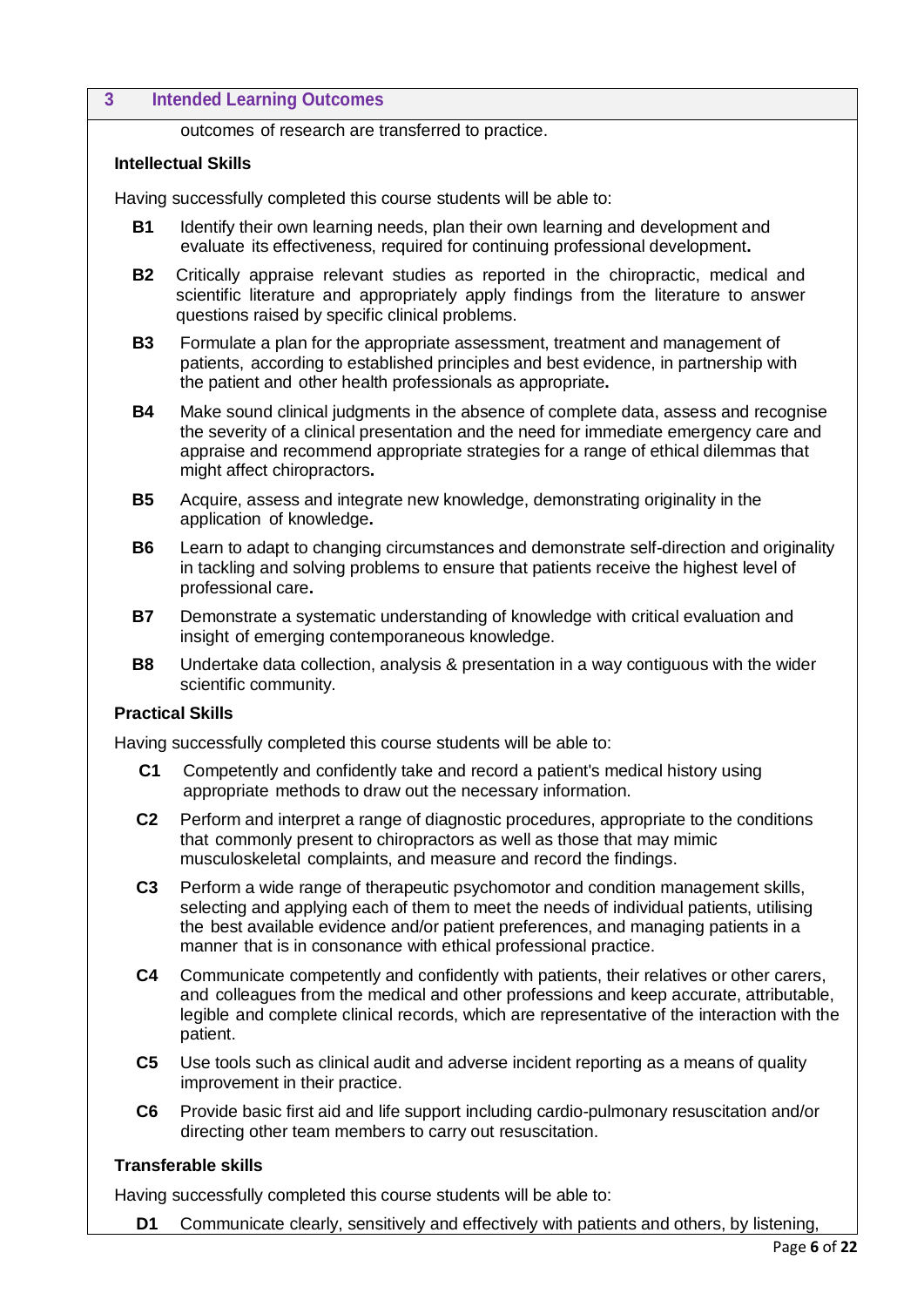| $\overline{3}$ | <b>Intended Learning Outcomes</b>                                                                                                                                                                                                                                                                                                                      |
|----------------|--------------------------------------------------------------------------------------------------------------------------------------------------------------------------------------------------------------------------------------------------------------------------------------------------------------------------------------------------------|
|                | sharing and responding, regardless of individual differences and provide explanation,<br>advice, reassurance and support.                                                                                                                                                                                                                              |
| D <sub>2</sub> | Manage time, prioritise tasks, exercise initiative and work autonomously when<br>necessary and appropriate.                                                                                                                                                                                                                                            |
| D <sub>3</sub> | Make effective use of computers and other information systems, including storing<br>and retrieving information and access these sources to use the information in<br>relation to patient care, health promotion, giving advice and information to patients<br>and for research and education.                                                          |
| D4             | Demonstrate an understanding of the importance of lifelong and independent<br>learning required for continuing professional development, including the<br>demonstration of intellectual progression with a professional development portfolio<br>containing reflections, achievements and learning needs.                                              |
| D5             | Function effectively as a mentor and teacher including contributing to the appraisal,<br>assessment and review of colleagues and giving effective, constructive feedback to<br>junior colleagues.                                                                                                                                                      |
| D6             | Demonstrate an understanding, and respect the roles and expertise, of other<br>healthcare professionals in the context of working and learning in a multi-disciplinary<br>approach, seeking their advice when necessary.                                                                                                                               |
| D7             | Work with colleagues, and not in isolation from them, in ways that best serve the interests<br>of patients, passing on information and handing over care, demonstrating flexibility,<br>adaptability and a problem-solving approach.                                                                                                                   |
|                | D8 Continually and systematically reflect on practice and, whenever necessary, translate that<br>reflection into action, using improvement techniques and audit appropriately, especially in<br>complex and unpredictable situations.                                                                                                                  |
|                | <b>D9</b> Recognise and work within the limits of their own personal and professional knowledge,<br>skills and experience and seek help from colleagues and others when necessary.                                                                                                                                                                     |
|                | Interim Intended Learning Outcomes for Level 6                                                                                                                                                                                                                                                                                                         |
|                | Level 6 provides opportunities for students to develop and demonstrate knowledge,<br>understanding and skills as follows:                                                                                                                                                                                                                              |
|                | Subject knowledge and understanding                                                                                                                                                                                                                                                                                                                    |
| A <sub>1</sub> | The diagnosis and evidence-informed management for various clinical manifestations<br>of disease and dysfunction pertinent to the topics of dermatology, fatigue, arthridities,<br>special populations, motor and movement disorders, disorders of the central and<br>peripheral nervous system, disorders of skeletal muscle, disorders of sensation, |

- **A2** The principles of patient management as they pertain to the clinical placement and the GCC's Code: Standards of conduct, performance and ethics for chiropractors (effective from 30 June 2016).
- **A3** The principles of medical imaging, the risks and benefits of common imaging modalities used in musculoskeletal disorders and the clinical and professional responsibilities associated with each.

balance, dizziness, headache, head pain and disorders of the spine and extremities

**A4** The interpretation of medical images to arrive at a working diagnosis, or differential diagnosis list, and understand how this informs patient management.

#### **Intellectual skills**

**B1** Demonstrate an ability to formulate a clinical research question based upon a clinical encounter and answer this question in an evidence-based manner through searching and critically appraising relevant literature.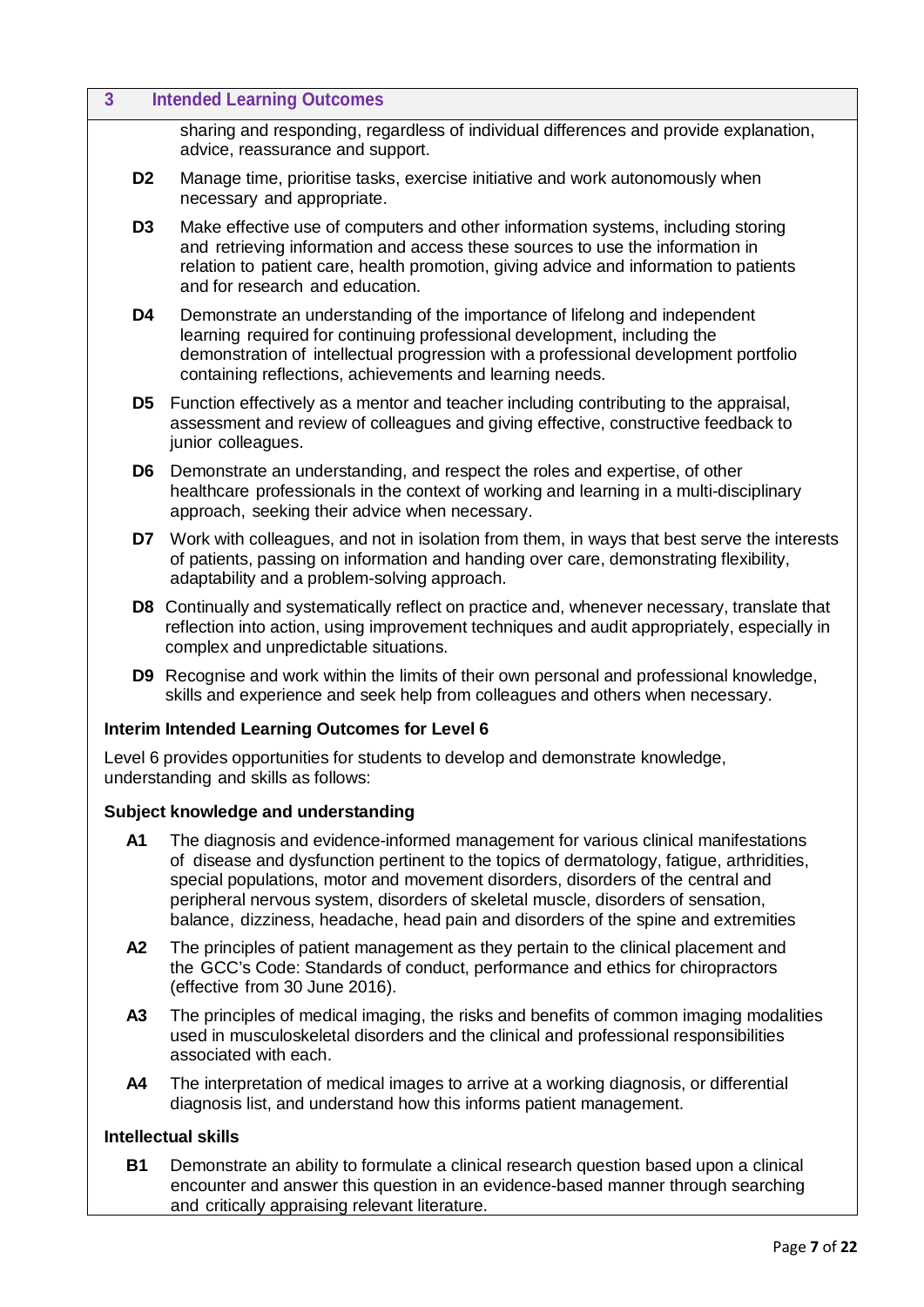# **3 Intended Learning Outcomes B2** Demonstrate a systematic, critical approach to clinical reasoning and decision making, often in the absence of complete data, and identify appropriate solutions or questions that may reasonably achieve solutions to clinical problems. **B3** Generate a justifiable differential diagnosis based on relevant, available data (which may be incomplete) and modify, reject or prioritise the differential in light of new or further information. **B4** Critically challenge beliefs, preconceptions or established theories and propose alternative conclusions and solutions to a range of clinical and ethical dilemmas. **Practical skills C1** Demonstrate clinical competence in the systematic, critical application and performance of the skills of history taking and physical examination and interpret, appropriately, the information gathered pertinent to the topics of dermatology, fatigue, arthridities, special populations, motor and movement disorders, disorders of the central and peripheral nervous system, disorders of skeletal muscle, disorders of sensation, balance, dizziness, headache, head pain and disorders of the spine and extremities. **C2** Demonstrate clinical competence in the performance, selection and justification of a variety of manipulative, mobilisation, myofascial and manual muscle testing procedures for the joints of the spine and extremities under indirect supervision. **C3** Demonstrate clinical competence in the performance, selection and justification of assessment and management procedures employed in functional management under indirect supervision. **C4** Demonstrate clinical competence in the performance, selection and justification of assessment and therapeutic approaches to the management of the psychosocial aspects of musculoskeletal pain under indirect supervision. **C5** Demonstrate competence in the performance, selection and justification of emergency first aid including basic life support. **Transferable skills D1** Appropriately apply the principles of professional behaviour, conduct and practice expected of registered chiropractors. **D2** Demonstrate methods of good communication in order to better identify patients' problems, provide greater patient satisfaction and reduce patient distress and anxiety. **D3** Demonstrate proficiency in the communication of information, ideas, problems and solutions to both specialist and non-specialist audiences in a variety of different formats. **D4** Make effective use of computers and other information systems in relation to patient care. **D5** Understand the importance of lifelong and independent learning required for continuing

- professional development.
- **D6** Demonstrate the ability to interpret and critically evaluate primary and secondary research sources in the context of clinical scenarios.
- **D6** Demonstrate the ability to exercise initiative and personal responsibility and show a reflective approach to learning and clinical practice.
- **D7** Recognise and work within the limits of their own personal and professional knowledge. skills and experience and seek help from colleagues and others when necessary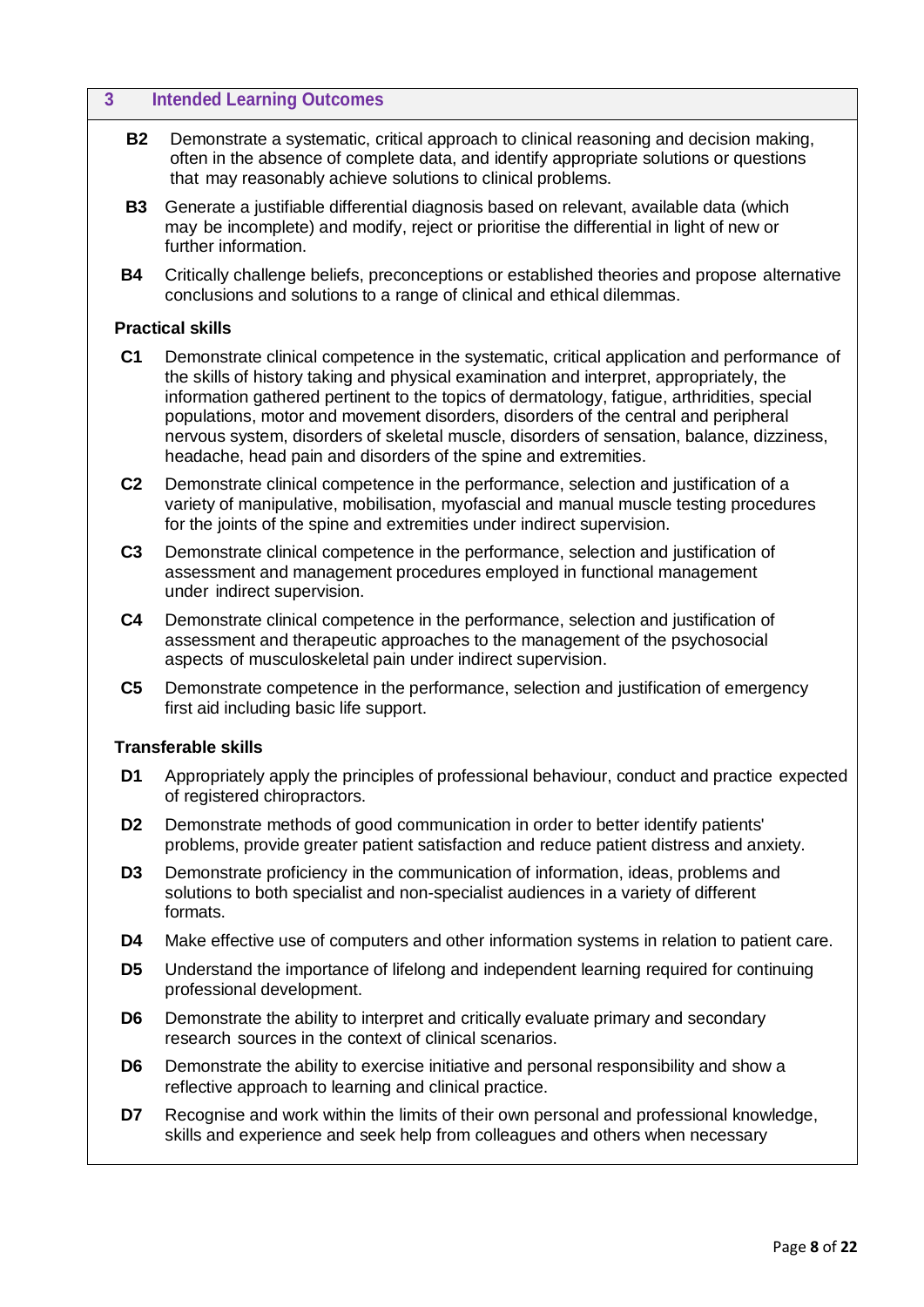#### **Interim Intended Learning Outcomes for Level 5**

Level 5 provides opportunities for students to develop and demonstrate knowledge, understanding and skills as follows:

#### **Subject knowledge and understanding**

- **A1** The personal and co-operative attributes of healthcare professionals and the philosophical ideas pertinent to the comprehension of professional practice in chiropractic.
- **A2** The rationale for manual therapy and the local and peripheral effects of mechanical stimuli.
- **A3** The diagnosis and management of various clinical manifestations of disease and dysfunction pertinent to the topics of visceral and neurological pain and disorders
- **A4** The gross anatomy and functional relationships of the head, neck, nervous system (central and peripheral) and surrounding tissues.
- **A5** The pathology, abnormal physiology, basic pharmacology and endocrinology associated with tumour formation and spread, disorders of the skin, and disorders of the gastrointenstinal, respiratory, cardiovascular, renal, reproductive, endocrine, musculoskeletal and central nervous systems.
- **A6** Clinical research methods, including critical appraisal skills and an evidence informed approach to clinical practice.

#### **Intellectual skills**

- **B1** Evaluate the appropriateness of a range of commonly used research designs with respect to musculoskeletal medicine.
- **B2** Demonstrate a systematic, critical approach to the assessment of quality in appraisal of relevant research studies.
- **B3** Demonstrate a systematic, critical approach to clinical reasoning and decision making.
- **B4** Generate and justify a differential diagnosis based on relevant initial data and modify, reject or prioritise the differential in light of new or further information.

#### **Practical skills**

- **C1** Demonstrate technical competence in the systematic, critical application and performance of the skills of history taking and physical examination and interpret, appropriately, the information gathered pertinent to the topics of visceral and neurological pain and disorders
- **C2** Demonstrate technical competence in a variety of manipulative, mobilisation, myofascial and manual muscle testing procedures for the tissues of the spine and extremities.
- **C3** Demonstrate technical competence in the assessment and management procedures employed in functional rehabilitation.
- **C4** Demonstrate technical competence in the assessment and management of the psychosocial dimensions of musculoskeletal pain.

#### **Transferable skills**

- **D1** Recognise and understand the fundamental benchmarks in conduct and practice that patients can expect from chiropractors and the key elements of professional behaviour.
- **D2** Demonstrate an essential understanding of the benefits and methods of effective communication in chiropractic practice and the role it plays in patient management.
- **D3** Effectively gather and appraise evidence/information from a variety of sources.
- **D4** Apply learned concepts and principles to novel situations outside of the context in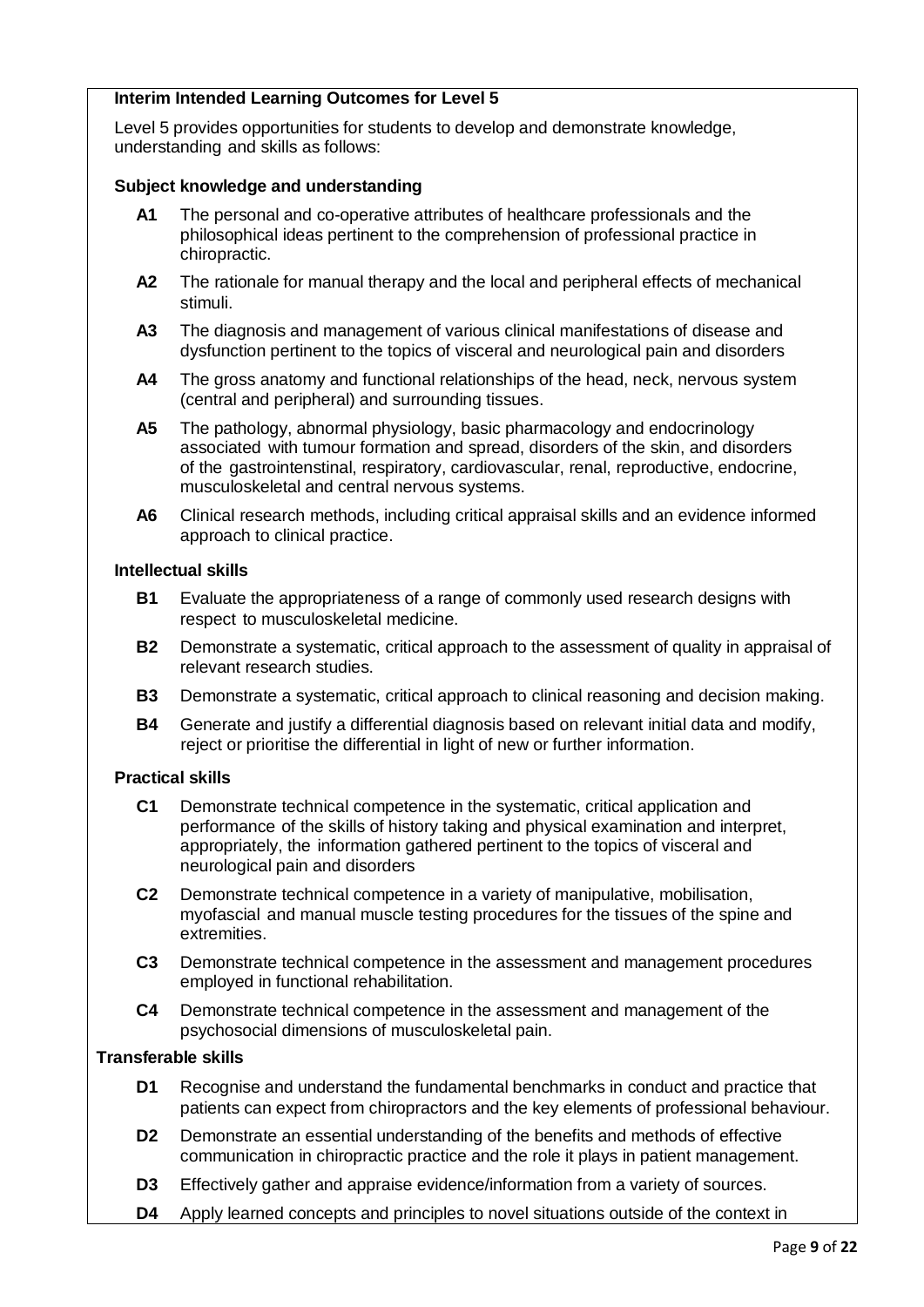#### **3 Intended Learning Outcomes**

which they were first studied.

**D5** Demonstrate a willingness to learn from experience and the knowledge of others.

#### **Interim Intended Learning Outcomes for Level 4**

Level 4 provides opportunities for students to develop and demonstrate knowledge, understanding and skills as follows:

#### **Subject knowledge and understanding**

- **A1** The requirements of student fitness to practice, the fundamental responsibilities of chiropractors and the duty of care associated with the practice of chiropractic in today's healthcare environment and an understanding of the nature of chiropractic in a contemporary and historical context.
- **A2** The basic theory behind manual therapies and their safe use, and an understanding of basic physical examination skills.
- **A3** The determinants of health and the fundamental principles of public health and health promotion.
- **A4** The anatomy, normal appearance, imaging characteristics functional anatomy and biomechanical properties of the tissues of the human spine, head, upper and lower limbs.
- **A5** Basic structural anatomy of the visceral organs, tissues and innervations of the thorax, thoracic, abdomen and pelvic cavities.
- **A6** Basic physiology and biochemistry relating to the cardiovascular, respiratory, renal, gastrointestinal and lymphatic systems.

#### **Intellectual skills**

- **B1** Assess the role of the scientific method in the development of modern healthcare and, in particular, its impact on the evolution and future of the chiropractic profession.
- **B2** Present arguments on the nature of health and disease from biological, psychosocial and cultural perspectives and debate the role and limitations of chiropractic care.
- **B3** Create a clinical research question and undertake a basic literature search aimed at answering that question.
- **B4** Select quantitative and qualitative data pertaining to public health and discuss its value in the context of levels of evidence.
- **B4** Recognise the functional relationships and clinical significance of a variety of anatomical structures and physiological processes in terms of their evolutionary advantage to human development.

#### **Practical skills**

- **C1** Demonstrate a basic level of competence in history taking and physical examination**.**
- **C2** Demonstrate a basic level of competence in musculoskeletal observation skills, palpatory skills and some basic orthopaedic tests.
- **C3** Demonstrate a basic level of competence in manual muscle testing.
- **C4** Demonstrate a basic level of competence in biomechanical functional assessment.

#### **Transferable skills**

- **D1** Develop basic competence in communicating effectively with patients and others.
- **D2** Take personal responsibility for identifying and managing their own learning needs.
- **D3** Recognise and respect the views and opinions of others.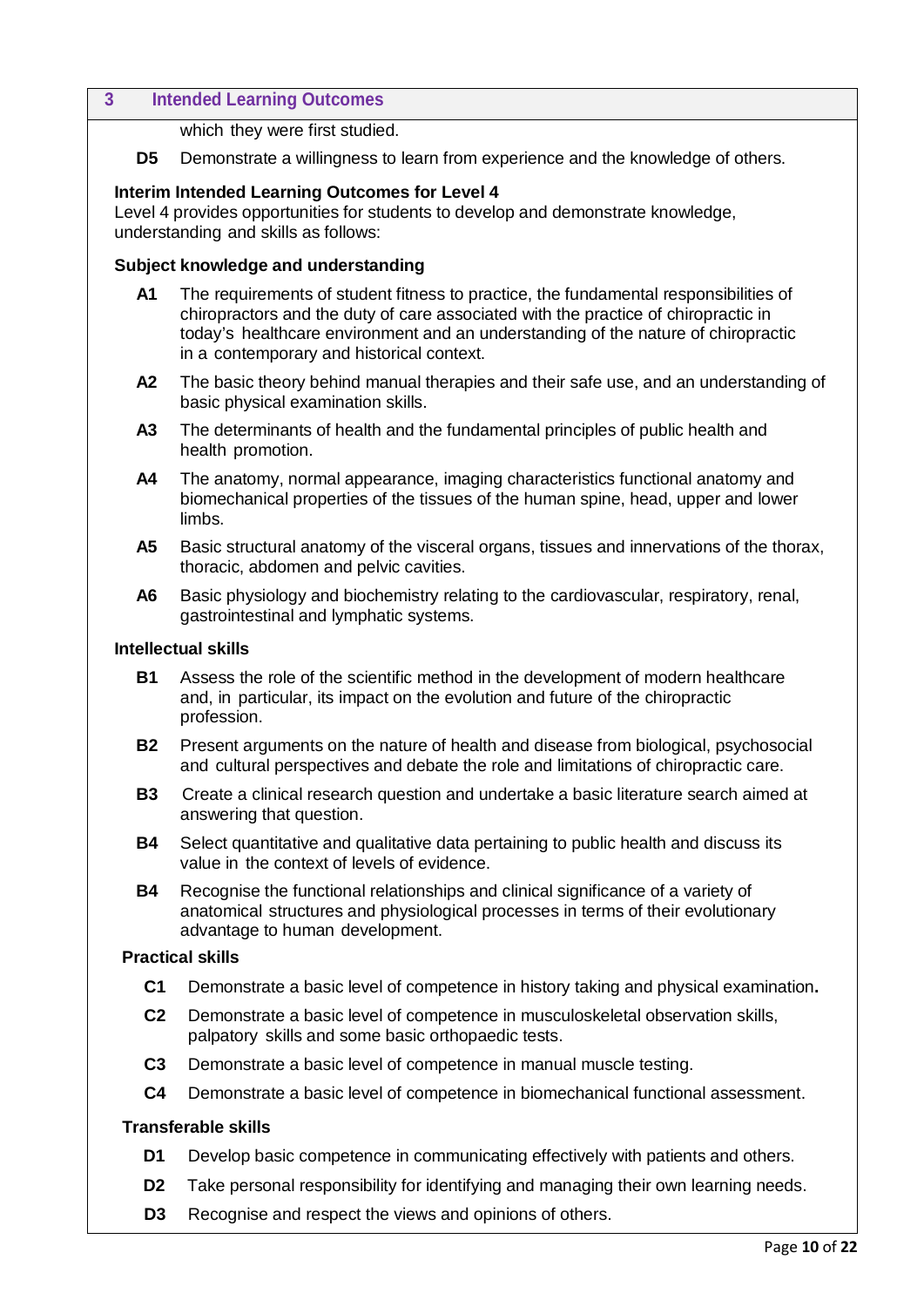#### **3 Intended Learning Outcomes**

**D4** Perform effectively on collaborative tasks with others.

**D5** Demonstrate the ability to reflect on actions in order to improve performance.

#### *Interim learning outcomes for level 3 (Gateway Entry) are set out in the Gateway Course Specification.*

#### <span id="page-10-0"></span>**4 Outline of course content**

The MChiro (Hons) Master of Chiropractic course is designed to meet the standards required for accreditation with the GCC and European Council on Chiropractic Education (ECCE). The level of intended learning outcomes for this course, conform to the standards set out in the QAA document 'The Frameworks for HE Qualifications of UK Degree-Awarding Bodies'.

During this 4-year, full-time course, students will develop the knowledge and skills required to enter the chiropractic profession. The course incorporates and integrates knowledge from the informing science disciplines with the knowledge and skills of diagnostic and therapeutic disciplines, as is necessary for the safe and competent practice of chiropractic. Students will be exposed to normal and abnormal states of health, diagnosis and management through a blended-learning approach, whilst clinical skills will be developed and refined primarily through practical workshops. Students will learn to view patients through the biopsychosocial model utilising evidence-based methods of care, developing as reflective and critical independent practitioners. Students will develop key knowledge and skills in clinical research, clinical audit, public health, and professional and ethical practice. Self-directed learning and reflective practice are increasingly emphasised as students' progress through the course to enable their continuing professional development after graduation. At the point of graduation students will be equipped for, and capable of, independent practice and the evidence-informed management of individual patients within the framework of a modern, regulated healthcare profession.

In this curriculum, during the foundation years the students are equipped with skills needed for chiropractors as consumers of research. The ability to find, evaluate and clinically apply the research in an evidence-based manner for evidence based clinical practice.

In year 1 and 2 the Evidence based clinical reasoning I and II units provide training in the skills that underpin the scientific method, research enquiry, evidence-based practice, analytical and critical thinking. Skills such as, but not limited to, data collection, deductive-inductive theories, interpreting statistics, using Excel and literature searching are taught during these units. These units aim develop an ability to interpret and critically appraise published clinical research evidence with a view toward evidence-informed healthcare practice. They focus on the understanding, and critical appraisal, of different clinical research methods, and how to use this in the design of research as well as in evidence-based practice.

The knowledge gained in the lower years will be used in Clinical Management I and II in year 3 to demonstrate and apply these skills, utilising an evidence-based approach, clinical guidelines and protocols and applying this knowledge in a clinical case-based setting. Using the best evidence to formulate treatment plans that will include a variety of treatment methods that have sound outcomes that will benefit their future patients.

In year 4 students will be provided with the opportunity to understand qualitative & quantitative research paradigms, designs & methodology. The students will be expected to develop an appropriate original clinical research questions & hypotheses and to systematically plan a research investigation (clinical audit). The Clinical research unit will enhance a student's understanding of the ethical considerations of clinical research and how to apply these in the context of study design & implementation. At the same time developing and enhance the skills & insight necessary to become an effective clinical researcher.

In year 4 there is also an optional Research placement unit. This unit has been designed for those students that would be interested in perusing a research pathway for the future. Students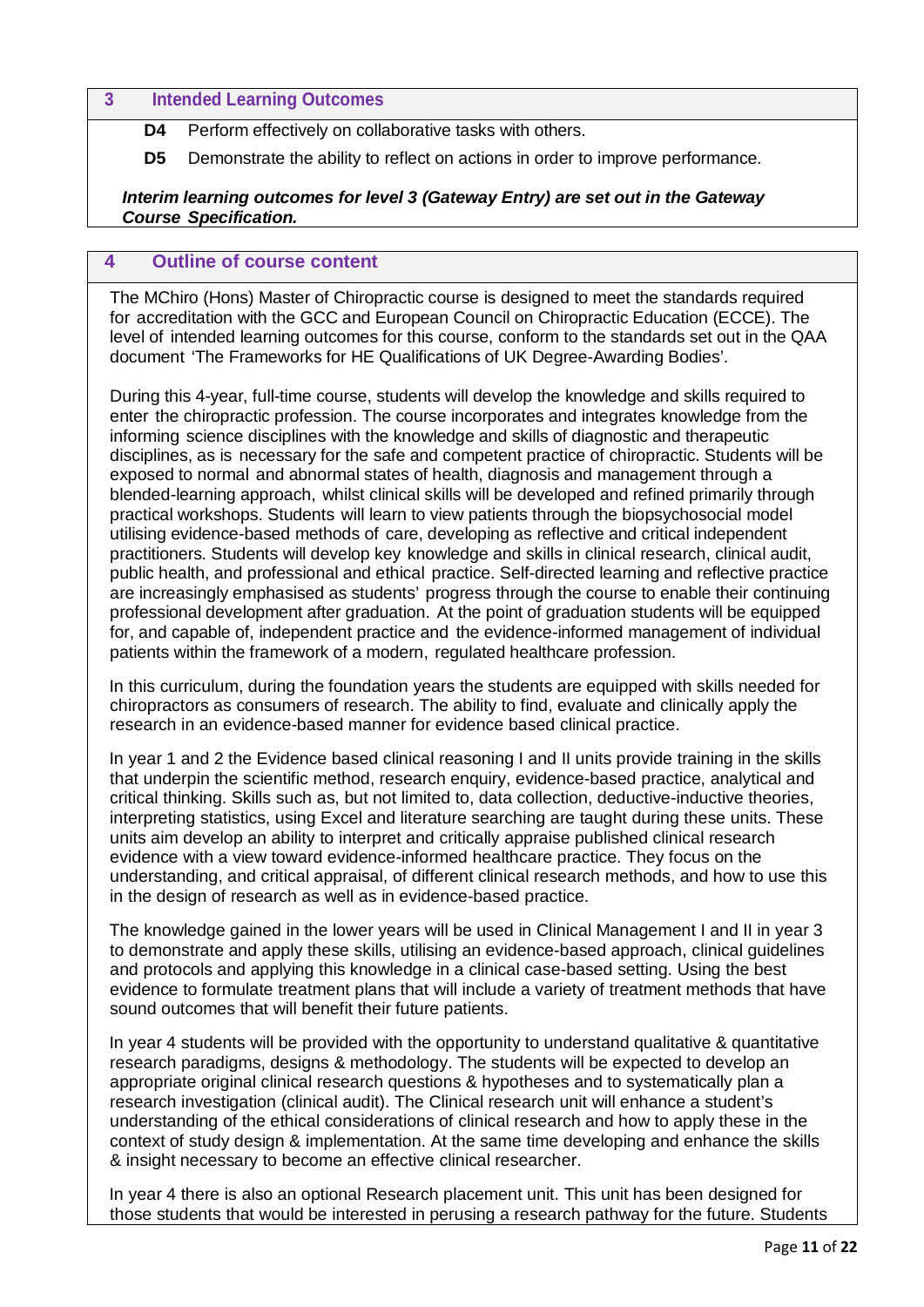#### **4 Outline of course content**

will be provided with an opportunity to participate in primary research under supervision of a research mentor, within the established research centres of AECC University College. This unit will enhance their skills in a chosen area of research, thereby developing their experience and confidence in research skills through a variety of activities.

The programme embeds the thinking and practice underpinning the use of evidence-informed practice. Students are exposed to evidence-informed practice by appreciating the role of clinical and research evidence not only in informing practice but also in the development and integration of the profession in the wider healthcare community.

Students who successfully complete the MChiro (Hons) Master of Chiropractic course will be eligible to apply for registration with the General Chiropractic Council.

## <span id="page-11-0"></span>**5 Placements, work-based learning or other special features of the course**

Throughout the course students will engage in directed clinical encounters, observing other students and clinicians in the clinical environment and starting to apply the knowledge and skills learnt in the classroom to patients in the clinical setting.

In Levels 4-5 the clinical encounters form part of the requirement for the Clinical chiropractic units MCH4001, and MCH5001 with an associated pass/fail logbook assessment. These units are core units and therefore mandatory for completion of the levels and associated interim exit awards.

In Level 6 the clinical encounters and placement opportunities form part of the MCH6006 Interprofessional and collaborative practice unit and contribute to the coursework for that unit. This unit is a core unit and therefore mandatory for completion of the level and the associated interim exit award.

After successful completion of Level 6 students will enter the clinical placement programme where they will take on the role of a chiropractic student clinician, managing patients under the supervision of qualified chiropractors. This compulsory clinical placement normally lasts for 46 weeks and students will be on placement in the region of 15-20 hours per week. During the clinical placement students will be expected to undertake the appropriate management of patients under their care utilising the facilities and resources available to them, and through effective communication with other healthcare professionals. Clinical mentors will oversee students' learning and feedback on key areas of their development during the placement. Students may also be required to undertake additional duties during their placement. This may include but are not limited to community engagement activities, observing chiropractors and other healthcare professionals, undertaking administrative duties and acting as teaching assistants within the School of Chiropractic.

#### <span id="page-11-1"></span>**6 Course structure, levels, units credit and award**

The level of study, units and credits required for the course and for final and exit awards are set out in the **course diagram** provided as Appendix 1.

The **learning outcomes mapping document** at Appendix 2 shows the relationship between ILOs for units and the overarching ILOs of the course.

#### **Learning, Teaching and Assessment**

#### <span id="page-11-2"></span>**7 Learning and teaching strategies and methods**

In a modern healthcare profession, it is vital that clinicians have not only technical knowledge, but also a wide range of transferable skills including critical thinking, research skills, IT skills, communication skills and the ability to undertake continuing professional development including reflective practice. Therefore, the teaching and learning strategies for this course provide a blended learning approach that encourages students to develop as independent learners and to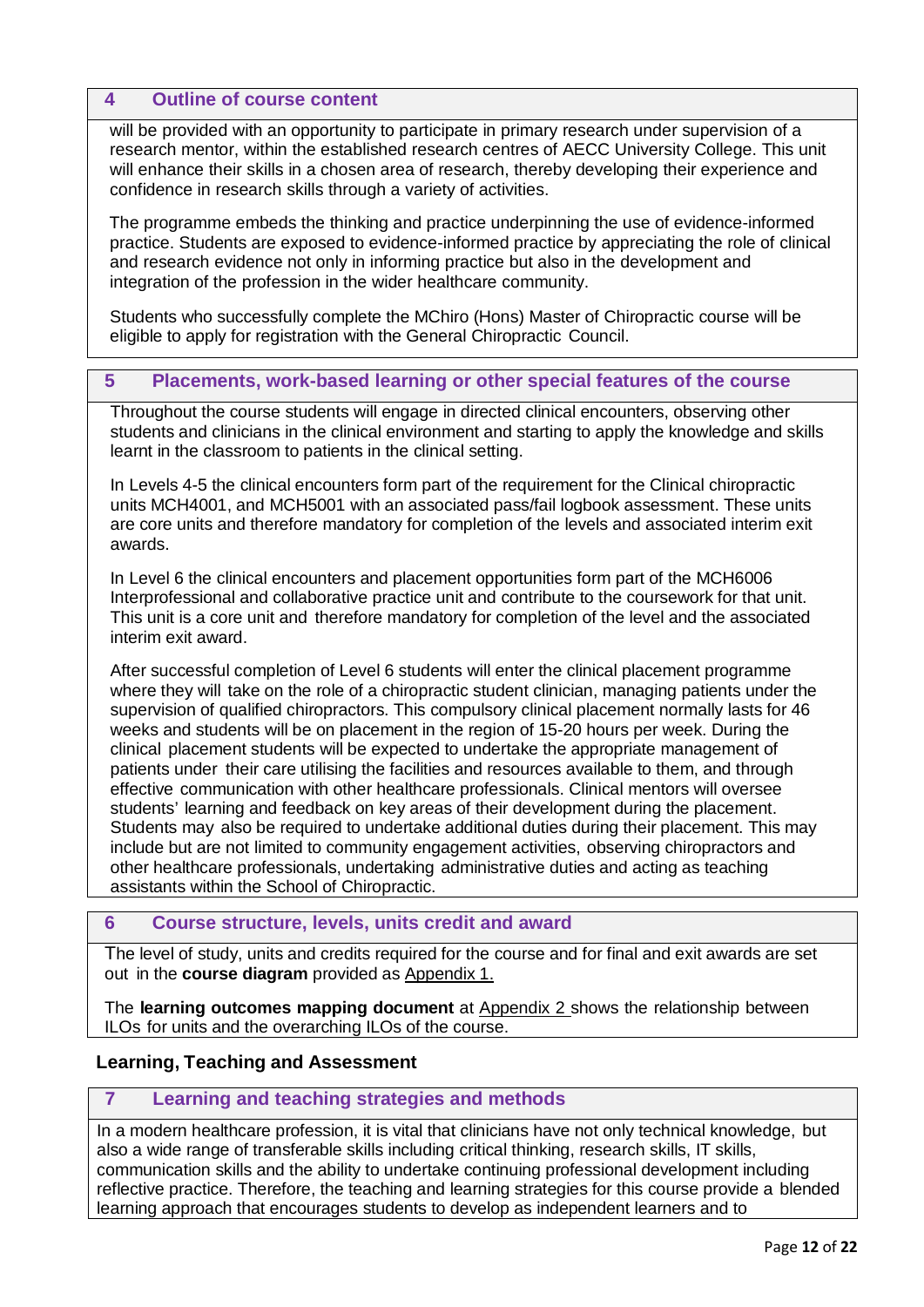## **7 Learning and teaching strategies and methods**

contextualise their knowledge within clinical scenarios. A mix of learning and teaching methods, such as lectures, workshops, practical skills classes, e-learning, interactive presentations with audience responses devices, videos, quizzes directed and self-directed study, are blended to provide the best learning experience as is suited to each subject being studied.

The course utilises spiral learning, where earlier learning is revisited and contextualized in increasingly complex clinical scenarios and developed throughout the course. In Level 4 of the course, learning will be more heavily weighted towards the acquisition of technical and factual knowledge in the informing disciplines. Levels 5 and 6 are more focused on the development of clinical diagnostic and management skills, as well as preparation for the clinical placement.

Learning during Level 7 is centered around the experiential learning of the clinical placement through the evidence-based management, and where necessary co-management, of patients under the supervision, guidance and support of clinical staff. Further units at Level 7 will help students to develop as an autonomous and reflective clinician, able to meet the standards of clinical competency and professional practice expected of a chiropractor.

#### <span id="page-12-0"></span>**8 Assessment strategies and methods**

The assessment strategies and methods used throughout this course have been chosen to reflect those most appropriate to the knowledge, understanding or skill under assessment as well as the level of study. They reflect the development of scientific and clinical knowledge as well as research and clinical skills. A variety of formative and summative assessments will be used throughout to help guide students' development and self-reflection as well as ensuring they have met the standards required for clinical practice. Written assessments focus on the acquisition of knowledge and clinical experience whilst practical assessments focus on the development of clinical skills.

The assessment methods used on this course may include:

- Written examinations
- Computer based assessments (CBA)
- Individual and group coursework
- Presentations
- Logbooks
- Portfolios
- Evidence-based case reports
- Practical skills assessments (which may be in person or through the use of video)
- Objective structured clinical examination (OSCE)
- Direct observation of procedural skills (DOPs)
- Assessment of clinical competences (ACCs)

Some examples of the progression of assessment and rationale are as follows:

- Written examinations may include Multiple Choice Questions (MCQ), Extended Matching Questions (EMQ), script concordance questions, key feature problems and narrative style questions, with a mix appropriate to the subject matter being assessed and the level of study. As an example, MCQs will be used more often in the early levels of the course, whilst script concordance questions, which are designed to test whether examinees can interpret clinical data and make clinical decisions, are most suited to level 7 of the course.
- Coursework will include both individual and group work, and a range of different assessment types. Although reflection is encouraged early within the course, its use in assessment is weighted towards the latter part of the course where it is combined with professional development portfolios to demonstrate reflective clinical practice.
- Competence in the performance of practical skills will be assessed in levels 3-6. However, at level 7, direct observation of procedural skills (DOPs), and assessment of clinical competence (ACCs) will be used to assess clinical skills in practice.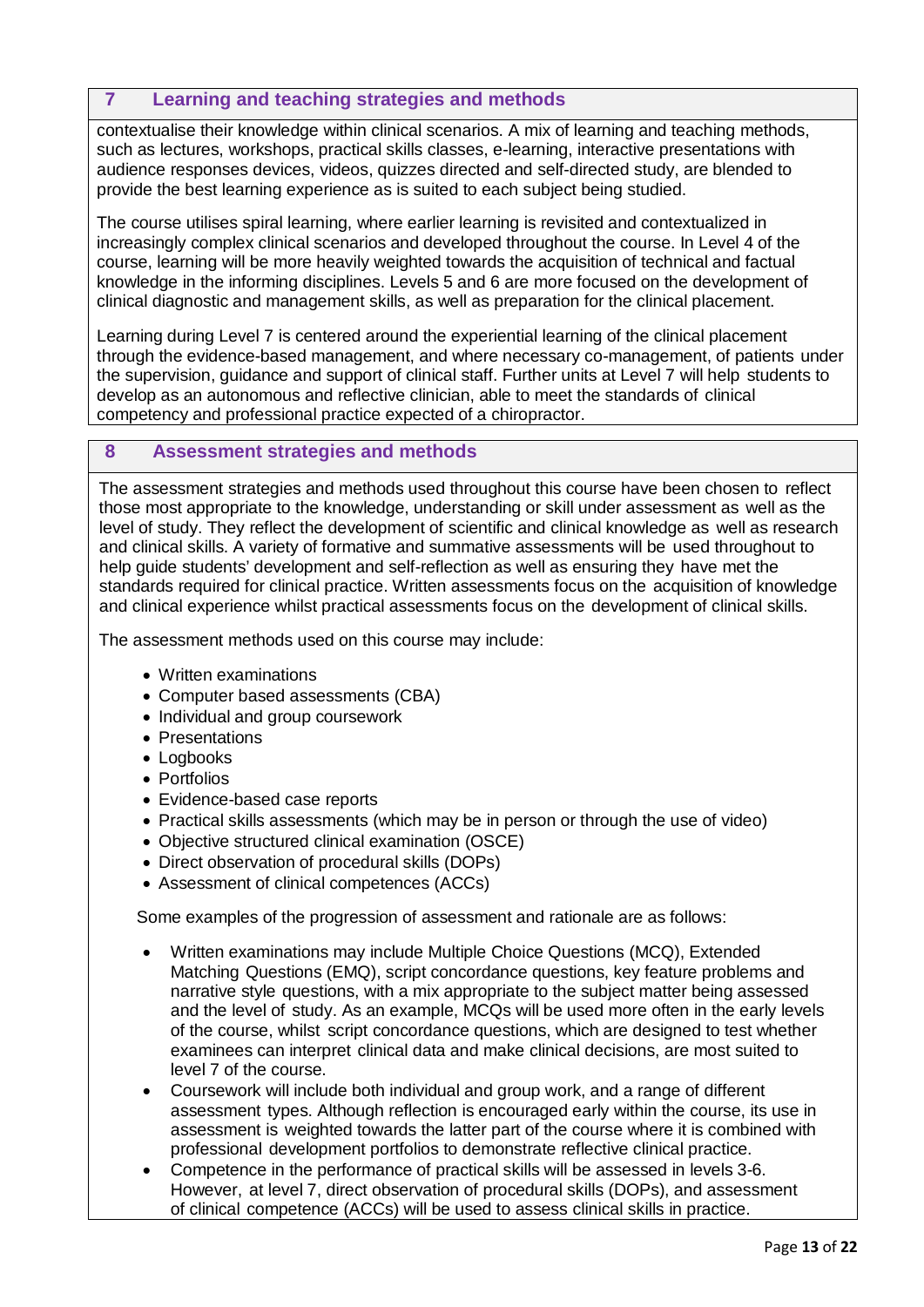#### <span id="page-13-0"></span>**9. Learning hours**

AECC University College courses are composed of units of study, which are assigned a credit value indicating the amount of learning undertaken. The minimum credit value of a unit is normally 20 credits, but half-units are permitted. 20 credits are the equivalent of 200 student study hours, including lectures, seminars, assessment and independent study. 20 University credits are equivalent to 10 European Credit Transfer System (ECTS) credits.

In addition to this the MChiro employs a 60-credit weighted unit for time spent in the clinical placement where students will apply the knowledge and skills acquired through their studies. The clinical placement normally lasts for 46 weeks and students will be on placement for in the region of 1 5 - 20 hours per week. The placement is a compulsory unit (MCH7001) which must be completed in order to exit with the qualification of MChiro (Hons) Master of Chiropractic and be eligible to apply for registration with the GCC.

#### <span id="page-13-1"></span>**10. Staff delivering the course**

Students will be taught by AECC University College academic staff and qualified professional practitioners with relevant expertise. All chiropractic teaching staff will be registered with the GCC. External lecturers may be used to deliver specific topics in the curriculum. Where this is the case their background and expertise will always be appropriate to the topics delivered.

#### <span id="page-13-2"></span>**11. Progression and assessment regulations**

The regulations for this course are the University College's Standard Assessment Regulations which may be found from the Latest Policies webpage.

## <span id="page-13-3"></span>**12 Additional costs**

Additional costs are mandatory or optional costs which students will need to meet in order to fully participate in and complete their course. Students will need to budget for these costs separately as they are not included in the overall Tuition Fee they are charged. Information about additional costs applying to students on this course can be found in the document **Important information to take into account when choosing your course** available from the Latest Policies webpage

Indicative anticipated additional costs include:

- Purchase of a diagnostic kit (approximate cost £300 £550 depending on the kit option which is chosen). These are not required to be purchased before joining the course.
- Purchase of clinic jacket (approximate cost £30) (usually a minimum of two is advised). These are not required to be purchased before joining the course.
- There are no photocopying or printing credits provided apart from in the clinic if copying or printing for patient records is required.
- Should a student fail any units and be offered an opportunity to repeat a unit or units there will be a fee payable as set out below (fees quoted at 2018-19 prices):
	- o Home / EU students: £1,540 per unit (20 credits)<br>O Overseas students / self-funded students: £2,350
	- Overseas students / self-funded students: £2,350 per unit (20 credits)
- UK-domiciled applicants are required to undergo an Enhanced Disclosure and Barring Service (DBS) check (once a student has applied the University College will guide them through the process). Applicants must meet the costs of this check (£49 in 2019).
- Non-UK domiciled applicants are required to provide a satisfactory National Police check. Applicants must meet the costs of this check, which will vary from country to country.

## <span id="page-13-4"></span>**13 Methods for evaluating the quality of learning and teaching**

Students have the opportunity to engage in the quality assurance and enhancement of their courses in a number of ways, which may include:

• Completing student surveys during and at the completion of each academic year to give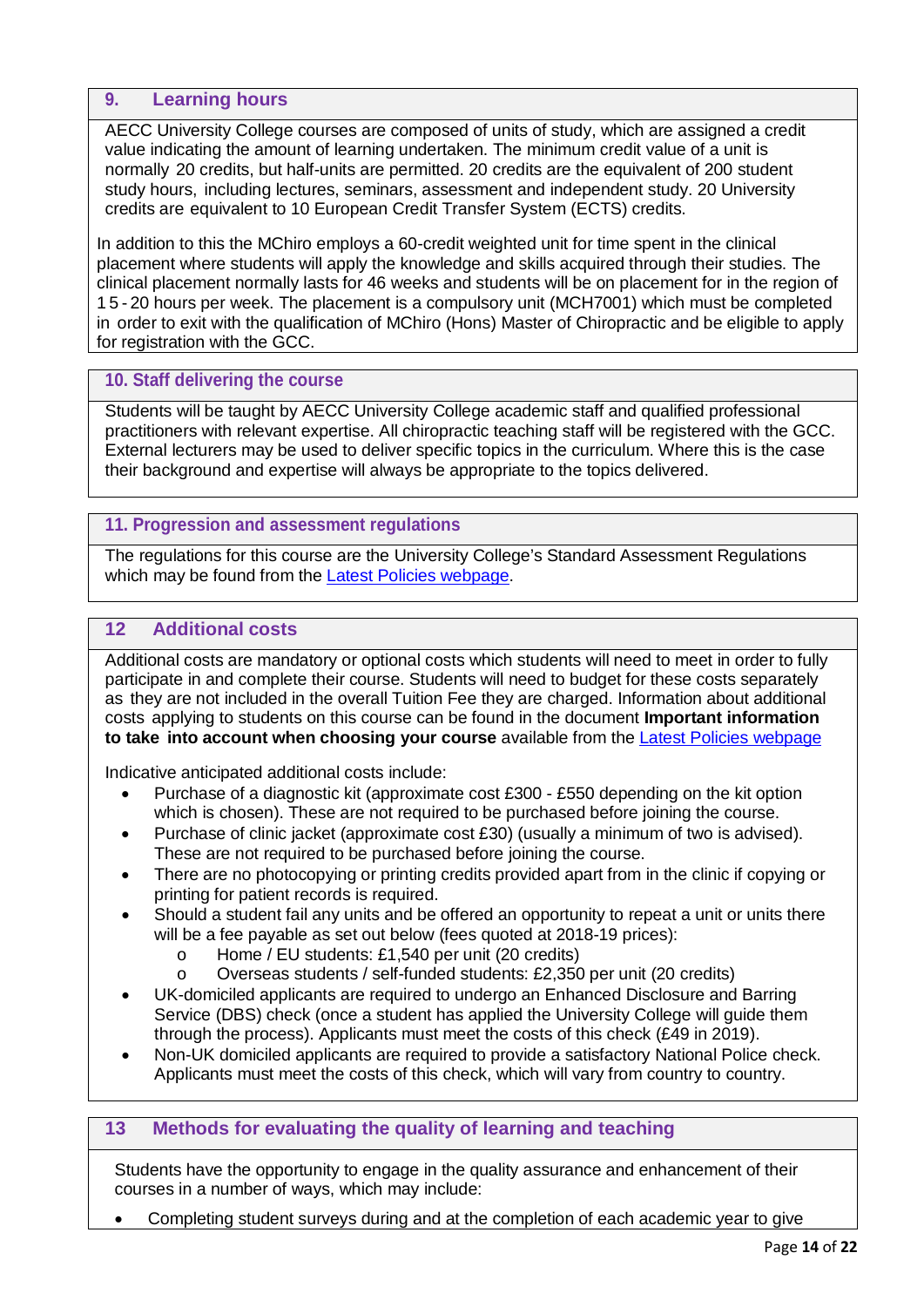| 13        | Methods for evaluating the quality of learning and teaching                         |
|-----------|-------------------------------------------------------------------------------------|
|           | feedback on individual units and on the course as a whole                           |
|           | Completing the National Student Survey in the final year of the course              |
| $\bullet$ | Taking part in focus groups as arranged                                             |
|           | Seeking nomination as a Student Union representative OR engaging with these elected |

- Seeking nomination as a Student Union representative OR engaging with these elected student representatives
- Serving as a student representative on Course Consideration panels for course approval/review
- Taking part in course consideration or professional body meetings by joining a group of students to meet with the panel
- Taking part in meetings with the external examiner(s) for the course (such meetings may take place virtually where courses are part-time)

The ways in which the quality of the University College's courses are monitored and assured checked, both inside and outside the institution, are:

- Annual monitoring of units and courses
- Periodic Course review, at least every six years.
- External examiners, who produce an annual report
- Oversight by Academic Standards and Quality Committee (which includes student representation), reporting to Academic Board
- Professional body accreditation and annual reports to these bodies
- External Quality Assurance Reviews and annual monitoring

#### <span id="page-14-0"></span>**14. Inclusivity statement**

AECC University College is committed to being an institution where students and staff from all backgrounds can flourish. AECC University College recognises the importance of equality of opportunity and promoting diversity, in accordance with our Dignity Diversity and Equality Policy. We are committed to a working and learning environment that is free from physical, verbal and non-verbal harassment and bullying of individuals on any grounds, and where everyone is treated with dignity and respect, within a positive and satisfying learning and working environment.

AECC University College seeks to ensure that all students admitted to our courses have the opportunity to fulfil their educational potential. The interests of students with protected characteristics will be taken into consideration and reasonable adjustments will be made provided that these do not compromise academic or professional standards as expressed through the learning outcomes.

## <span id="page-14-1"></span>**15. Reference points including QAA Benchmark statements**

The following reference points were used to inform the development of this course:

- UK Quality Code for Higher Education: The Frameworks for Higher Education Qualifications of UK Degree-Awarding Bodies (October 2014)
- QAA Characteristics Statement: Master's Degree (February 2020).
- General Chiropractic Council (GCC) Education Standards (September 2017)
- European Council on Chiropractic Education' (ECCE) Accreditation Procedures and Standards in First Qualification Chiropractic Education and Training (November 2019)
- International Federation of Orthopaedic Manipulative Physical Therapists (IFOMPT) Inc: Educational Standards in Orthopaedic Manipulative Therapy (July 2016)
- Council of Deans of Health: Becoming research confident (May 2019)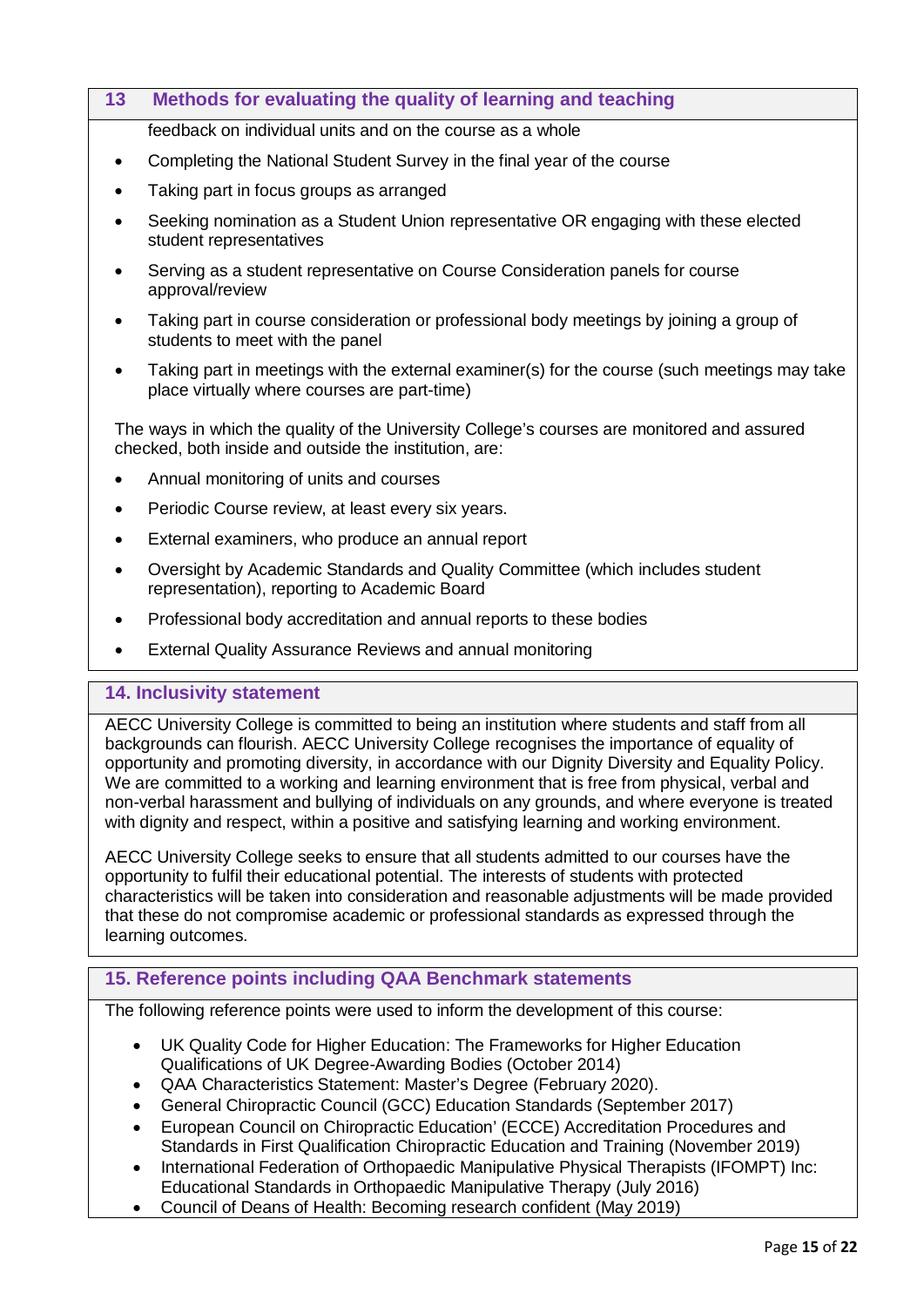## **15. Reference points including QAA Benchmark statements**

• QAA subject benchmark statements for comparable professions (Osteopathy, Biomedical Science and Medicine). There are no QAA subject specific benchmark statements for chiropractic education.

# <span id="page-15-0"></span>**16. Regulatory & policy framework**

The course conforms fully with the University College's Academic Regulations and Policies for Taught Courses.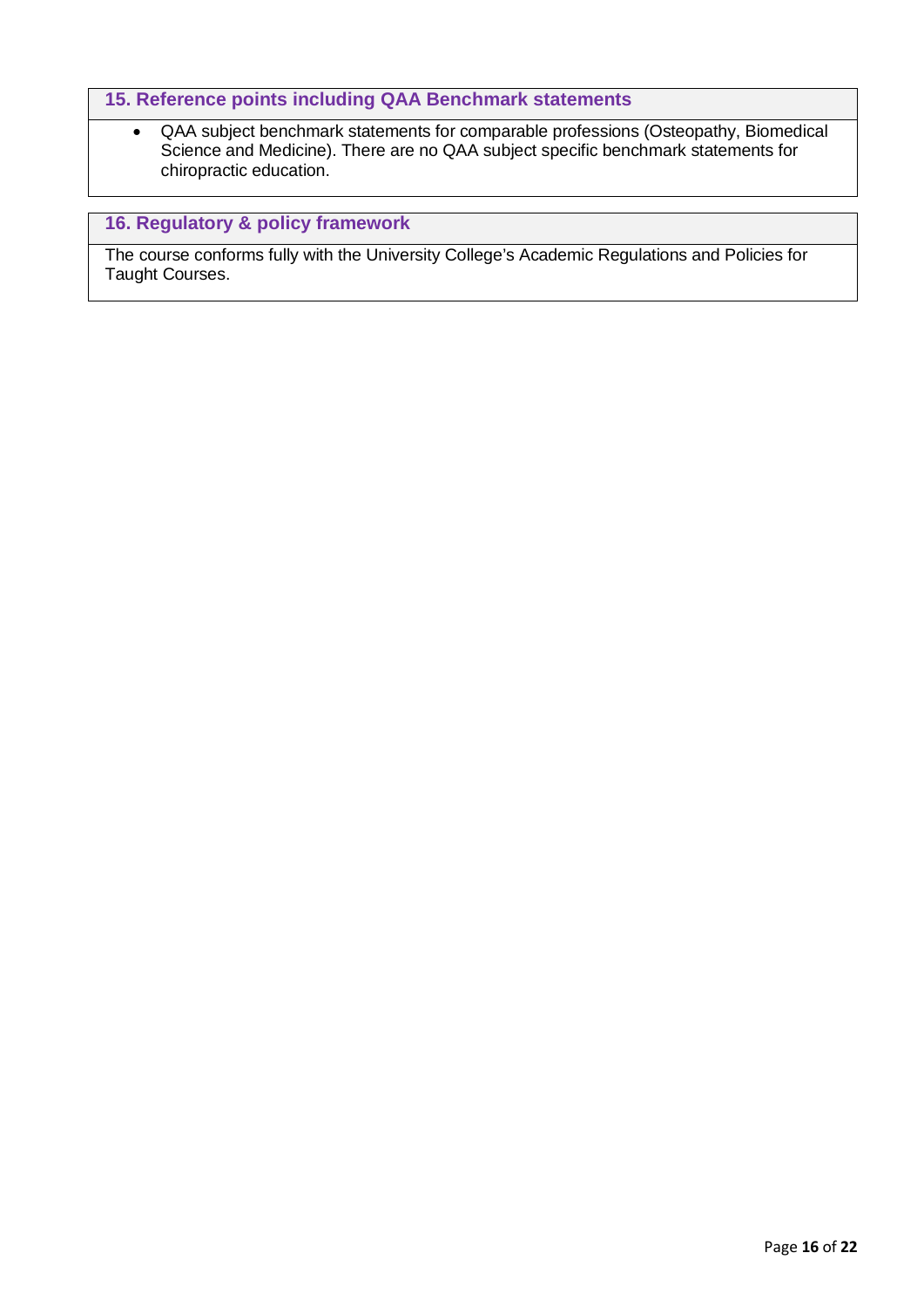# <span id="page-16-0"></span>**Appendix 1: Course Diagram MChiro (Hons) v2.0**

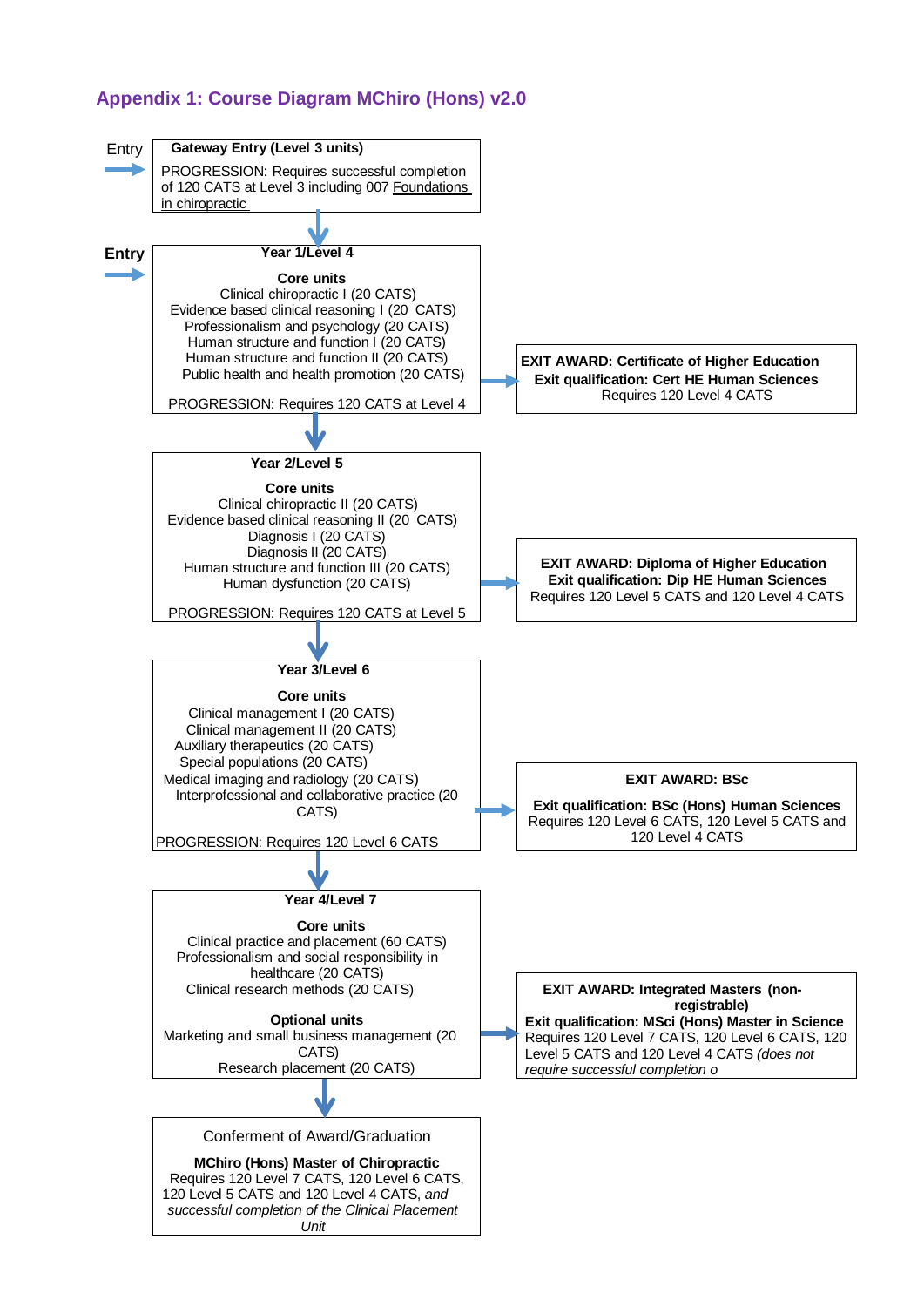# **Appendix 2: Learning outcomes mapping document template**

**This table shows where a learning outcome referenced in the course specification may be demonstrated by successful completion of a unit. The numbers A1 A2 B1 B2 etc refer back to the learning outcomes listed under Subject Knowledge and Understanding, Intellectual Skills, Practical Skills and Transferable skills in this course specification template (Intended Learning Outcomes). Optional units are not mapped as course learning outcomes are met by completion of the core units. Level 3 is not mapped as not all students complete this level.**

<span id="page-17-0"></span>

|                                                                                 |           |         |         |         |                |                | <b>Subject Knowledge &amp; Understanding</b> |         | <b>Intellectual Skills</b> |           |           |           |           |           |           |         | <b>Practical Skills</b> |                |                |                |                | <b>Transferrable Skills</b> |                      |                |                |                |                |                |         |                |                |
|---------------------------------------------------------------------------------|-----------|---------|---------|---------|----------------|----------------|----------------------------------------------|---------|----------------------------|-----------|-----------|-----------|-----------|-----------|-----------|---------|-------------------------|----------------|----------------|----------------|----------------|-----------------------------|----------------------|----------------|----------------|----------------|----------------|----------------|---------|----------------|----------------|
|                                                                                 | <b>A1</b> | A2      | A3      | A4      | A <sub>5</sub> | A <sub>6</sub> | <b>A7</b>                                    | A8      | <b>B1</b>                  | <b>B2</b> | <b>B3</b> | <b>B4</b> | <b>B5</b> | <b>B6</b> | <b>B7</b> | B8      | C <sub>1</sub>          | C <sub>2</sub> | C <sub>3</sub> | C <sub>4</sub> | C <sub>5</sub> | C6                          | D <sub>1</sub>       | D <sub>2</sub> | D <sub>3</sub> | D <sub>4</sub> | D <sub>5</sub> | D <sub>6</sub> | D7      | D <sub>8</sub> | D <sub>9</sub> |
| <b>MCH7001</b><br><b>Clinical practice and</b><br>placement                     | $\star$   | $\star$ |         | $\star$ | $\star$        | $\star$        | $\star$                                      |         |                            |           | $\star$   | $\star$   | $\star$   | $\star$   | $\star$   |         |                         | $\star$        | $\star$        | $\star$        | $\star$        |                             | $\star$              | $\star$        | $\star$        | $\star$        | $\star$        | $\star$        | $\star$ |                | $\star$        |
| <b>MCH7003</b><br>Professionalism and<br>social responsibility in<br>healthcare | $\star$   |         | $\star$ |         |                | $\star$        |                                              |         | $\star$                    |           |           | $\star$   |           | $\star$   |           |         |                         |                | $\star$        |                |                |                             | $\star$              | $\star$        | $\star$        |                |                | $\star$        | $\star$ |                | $\star$        |
| <b>MCH7004</b><br><b>Clinical research</b><br>methods                           |           |         | $\star$ |         |                |                |                                              | $\star$ |                            |           |           |           | $\star$   | $\star$   | $^\star$  | $\star$ |                         |                |                |                | $\star$        |                             |                      | $\star$        | $\star$        |                | $\star$        |                |         |                |                |
| <b>MCH6001</b><br><b>Clinical management I</b>                                  |           | $\star$ |         | $\star$ | $\star$        |                |                                              |         |                            |           | $\star$   | $\star$   |           | $\star$   | $\star$   |         |                         | $\star$        | $\star$        |                |                |                             |                      | $\star$        | $\star$        |                |                | $\star$        | $\star$ |                | $\star$        |
| <b>MCH6002</b><br><b>Clinical management II</b>                                 |           | $\star$ | $\star$ | $\star$ | $\star$        |                | $\star$                                      | $\star$ | $\star$                    |           | $\star$   | $\star$   |           | $\star$   | $\star$   |         | $\star$                 | $\star$        | $\star$        | $\star$        |                |                             | $\star$              | $\star$        | $\star$        |                |                | $\star$        | $\star$ |                | $\star$        |
| <b>MCH6003</b><br><b>Auxiliary therapeutics</b>                                 | $\star$   |         |         | $\star$ |                |                |                                              |         |                            |           |           | $\star$   |           | $\star$   | $\star$   |         | $\star$                 | $\star$        | $\star$        | $\star$        |                |                             | $\star$              | $\star$        |                |                |                | $\star$        | $\star$ |                | $\star$        |
| <b>MCH6004</b><br><b>Special populations</b>                                    |           |         |         |         |                |                | $\star$                                      |         |                            |           | $\star$   |           |           | $\star$   |           |         |                         | $\star$        | $\star$        |                |                | $\star$                     |                      | $\star$        |                | $\star$        |                |                | $\star$ |                | $\star$        |
| <b>MCH6005</b><br><b>Medical imaging and</b><br>radiology                       |           | $\star$ | $\star$ | $\star$ |                |                |                                              |         |                            |           | $\star$   | $\star$   |           |           |           |         |                         | $\star$        |                | $\star$        |                |                             | $\star$              | $\star$        | $\star$        |                |                | $\star$        | $\star$ |                | $\star$        |
| <b>MCH6006</b><br>Interprofessional and<br>collaborative practice               | $\star$   | $\star$ | $\star$ | $\star$ |                | $^\star$       |                                              |         | $\star$                    |           | $\star$   | $\star$   | $\star$   | $\star$   | $\star$   |         | $\ddot{\phantom{1}}$    | $\star$        | $\star$        |                | $\star$        |                             | $\ddot{\phantom{a}}$ | $\star$        | $\star$        | $\star$        |                | $\star$        | $\star$ |                | $\star$        |
| MCH5001Clinical<br>chiropractic II                                              | $\star$   |         | $\star$ |         | $\star$        | $\star$        |                                              |         | $\star$                    |           | $\star$   | $\star$   |           | $\star$   | $\star$   |         |                         | $\star$        | $\star$        |                |                |                             |                      | $\star$        | $\star$        |                |                | $\star$        |         |                |                |
| <b>MCH5002</b><br><b>Evidence based clinical</b><br>reasoning II                |           | $\star$ |         | $\star$ | $\star$        |                | $\star$                                      | $\star$ | $\star$                    |           | $\star$   | $\star$   | $\star$   | $\star$   | $\star$   |         |                         | $\star$        |                |                |                |                             |                      | $\star$        | $\star$        |                |                | $\star$        | $\star$ |                | $\star$        |
| <b>MCH5003</b><br><b>Diagnosis I</b>                                            |           | $\star$ |         | $\star$ | $\star$        |                |                                              | $\star$ |                            |           | $\star$   | $\star$   |           | $\star$   |           |         |                         | $\star$        |                | $\star$        |                |                             |                      | $\star$        | $\star$        |                |                | $\star$        | $\star$ |                | $\star$        |
| <b>MCH5004</b><br><b>Diagnosis II</b>                                           |           | $\star$ | $\star$ | $\star$ | $\star$        |                |                                              | $\star$ |                            |           | $\star$   | $\star$   |           | $\star$   |           |         | $\star$                 | $\star$        |                | $\star$        |                |                             | $\star$              | $\star$        | $\star$        |                | $\star$        | $\star$        | $\star$ |                | $\star$        |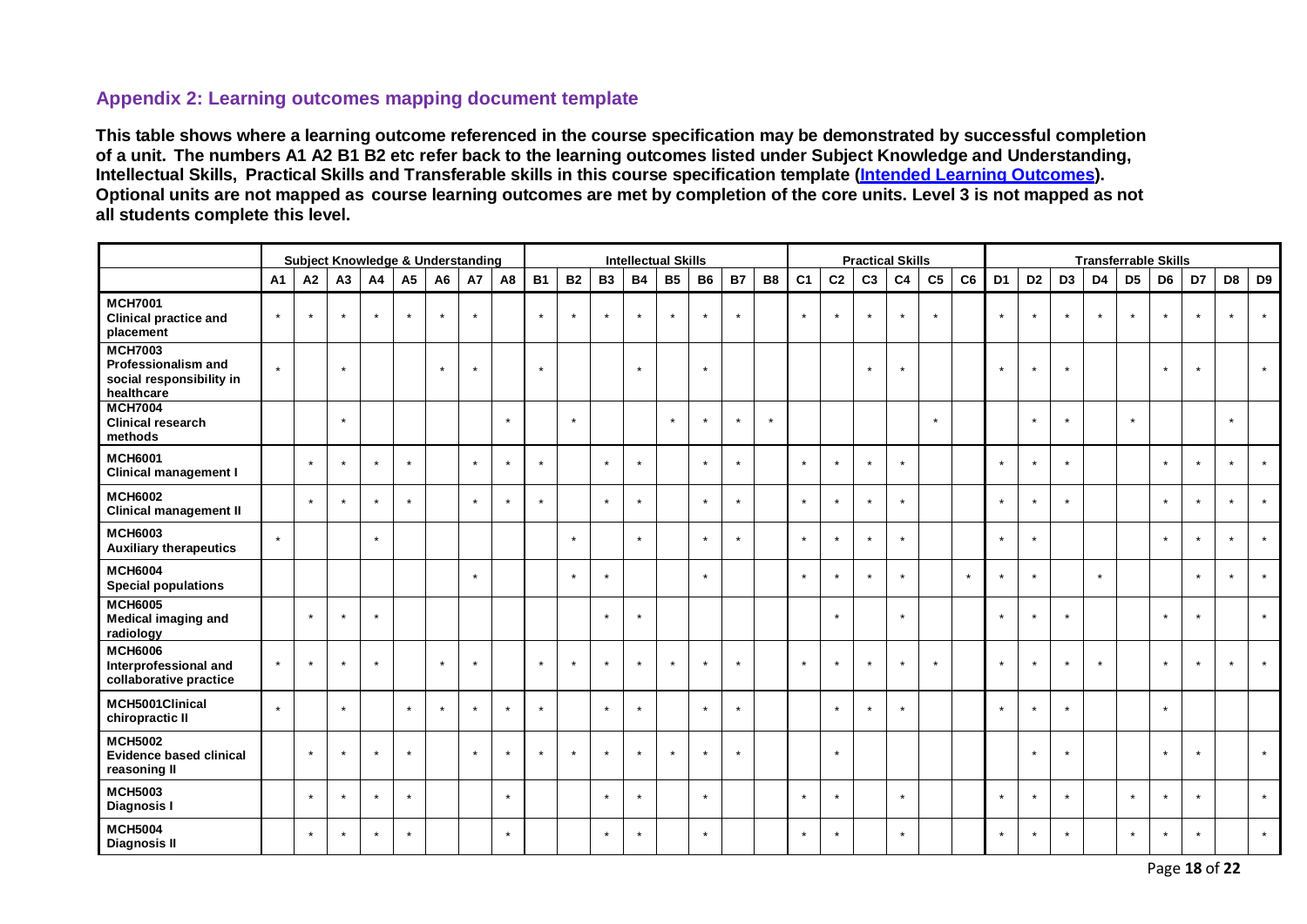|                                                                 |           |         | <b>Subject Knowledge &amp; Understanding</b> |         |                |                |         |         |           |           |           |           | <b>Intellectual Skills</b> |           |           |           |                |                | <b>Practical Skills</b> |                |                |    | <b>Transferrable Skills</b> |                |                |    |                |         |    |                |         |
|-----------------------------------------------------------------|-----------|---------|----------------------------------------------|---------|----------------|----------------|---------|---------|-----------|-----------|-----------|-----------|----------------------------|-----------|-----------|-----------|----------------|----------------|-------------------------|----------------|----------------|----|-----------------------------|----------------|----------------|----|----------------|---------|----|----------------|---------|
|                                                                 | <b>A1</b> | A2      | A3                                           | A4      | A <sub>5</sub> | A <sub>6</sub> | A7      | A8      | <b>B1</b> | <b>B2</b> | <b>B3</b> | <b>B4</b> | <b>B5</b>                  | <b>B6</b> | <b>B7</b> | <b>B8</b> | C <sub>1</sub> | C <sub>2</sub> | C <sub>3</sub>          | C <sub>4</sub> | C <sub>5</sub> | C6 | D <sub>1</sub>              | D <sub>2</sub> | D <sub>3</sub> | D4 | D <sub>5</sub> | D6      | D7 | D <sub>8</sub> | D9      |
| <b>MCH5005</b><br>Human structure and<br>function III           |           | $\star$ |                                              | $\star$ | $\star$        |                |         |         |           |           |           |           |                            |           |           |           |                |                |                         |                |                |    |                             | $\star$        | $\star$        |    |                |         |    |                |         |
| <b>MCH5006</b><br><b>Human dysfunction</b>                      |           | $\star$ |                                              | $\star$ | $\star$        |                |         |         |           |           |           |           |                            |           |           |           |                |                |                         |                |                |    |                             | $\star$        | $\star$        |    |                |         |    |                |         |
| <b>MCH4001</b><br><b>Clinical chiropractic I</b>                | $\star$   |         |                                              | $\star$ |                | $\star$        | $\star$ |         |           |           | $\star$   | $\star$   |                            |           |           |           | $\star$        | $\star$        | $\star$                 | $\star$        |                |    | $\star$                     | $\star$        | $\star$        |    |                |         |    |                |         |
| <b>MCH4002</b><br><b>Evidence based clinical</b><br>reasoning I |           | $\star$ | $\star$                                      | $\star$ | $\star$        |                | $\star$ | $\star$ | $\star$   |           | $\star$   | $\star$   |                            | $\star$   |           |           |                | $\star$        |                         |                |                |    |                             | $\star$        | $\star$        |    |                |         |    |                |         |
| <b>MCH4003</b><br>Professionalism and<br>psychology             | $\star$   |         | $\star$                                      | $\star$ |                | $\star$        | $\star$ |         |           |           |           | $\star$   | $\star$                    |           |           |           |                |                |                         |                |                |    |                             | $\star$        |                |    |                | $\star$ |    |                | $\star$ |
| <b>MCH4004</b><br>Human structure and<br>function I             |           | $\star$ |                                              | $\star$ | $\star$        |                |         |         |           |           |           |           |                            |           |           |           |                |                |                         |                |                |    |                             | $\star$        |                |    |                |         |    |                |         |
| <b>MCH4005</b><br>Human structure and<br>function II            |           | $\star$ |                                              | $\star$ | $\star$        |                |         |         |           |           |           |           |                            |           |           |           |                |                |                         |                |                |    |                             | $\star$        |                |    |                |         |    |                |         |
| <b>MCH4006</b><br>Public health and health<br>promotion         | $\star$   | $\star$ | $\star$                                      |         |                | $\star$        | $\star$ |         |           |           |           |           |                            |           |           |           |                |                |                         | $\star$        |                |    | $\star$                     | $\star$        | $\star$        |    |                | $\star$ |    |                |         |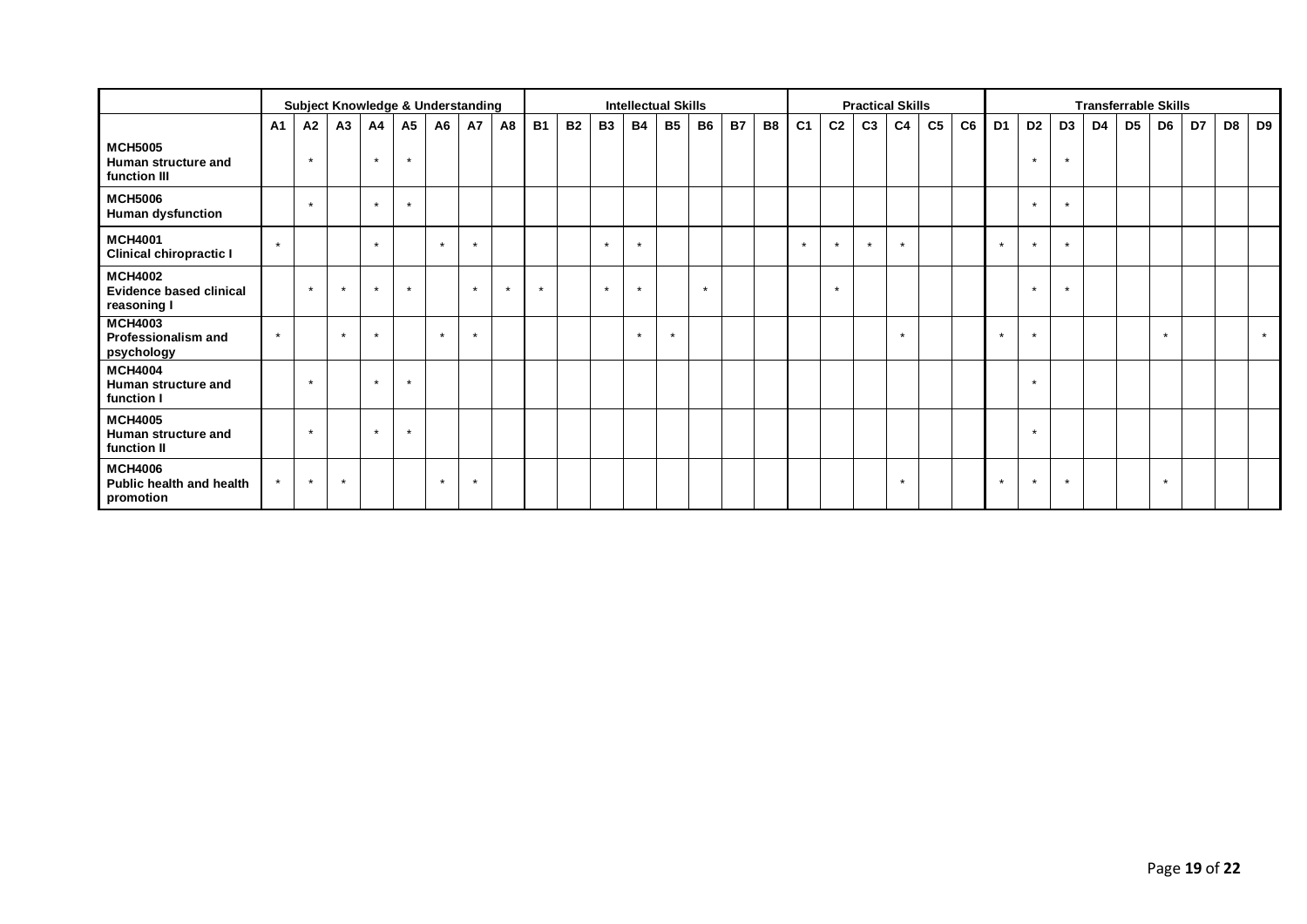## **Course summary**

# **Course title: MChiro (Hons) Master of Chiropractic**

| <b>Unit details</b> |                                                                                                                                         |                       | Core/  | Pre/co             | No of                             |      |                      |     |          | Assessment Element Weightings (%)* |                             |                             | <b>Estimated learning hours</b>    |                   |
|---------------------|-----------------------------------------------------------------------------------------------------------------------------------------|-----------------------|--------|--------------------|-----------------------------------|------|----------------------|-----|----------|------------------------------------|-----------------------------|-----------------------------|------------------------------------|-------------------|
| <b>Number</b>       | <b>Title</b>                                                                                                                            | <b>Version</b><br>no. | Option | requisite<br>units | credits<br>(level in<br>brackets) | Exam | Exam<br>$\mathbf{2}$ | Cwk | Cwk<br>2 | <b>Prac</b>                        | <b>Prac</b><br>$\mathbf{2}$ | <b>Scheduled</b><br>contact | <b>Directed</b><br>non-<br>contact | Self-<br>directed |
| <b>MCH4001</b>      | Clinical chiropractic I                                                                                                                 | 1.0                   | Core   | N/A                | 20(4)                             |      |                      |     |          | P/F                                |                             | 96                          | 48                                 | 56                |
| <b>MCH4002</b>      | Evidence based clinical<br>reasoning I                                                                                                  | 1.0                   | Core   | N/A                | 20(4)                             |      |                      | 100 |          |                                    |                             | 72                          | 72                                 | 56                |
| <b>MCH4003</b>      | Professionalism and<br>psychology                                                                                                       | 1.0                   | Core   | N/A                | 20(4)                             | 60   |                      | 40  |          |                                    |                             | 36                          | 60                                 | 104               |
| <b>MCH4004</b>      | Human structure and<br>function I                                                                                                       | 1.0                   | Core   | N/A                | 20(4)                             | 100  |                      |     |          |                                    |                             | 36                          | 60                                 | 104               |
| <b>MCH4005</b>      | Human structure and<br>function II                                                                                                      | 1.0                   | Core   | N/A                | 20(4)                             | 100  |                      |     |          |                                    |                             | 36                          | 60                                 | 104               |
| <b>MCH4006</b>      | Public health and health<br>promotion                                                                                                   | 1.0                   | Core   | N/A                | 20(4)                             | 60   |                      | 40  |          |                                    |                             | 36                          | 60                                 | 104               |
|                     | Progression requirements: Requires 120 credits at Level 4<br>Exit qualification: Cert HE Human Sciences requires 120 credits at Level 4 |                       |        |                    |                                   |      |                      |     |          |                                    |                             |                             |                                    |                   |

<span id="page-19-0"></span>

| Unit details   |                                         |                       | Core/  | Pre/co             | No of                             |      | Assessment Element Weightings (%)* |     |          |      |                  |                             | <b>Estimated learning hours</b>    |                   |
|----------------|-----------------------------------------|-----------------------|--------|--------------------|-----------------------------------|------|------------------------------------|-----|----------|------|------------------|-----------------------------|------------------------------------|-------------------|
| <b>Number</b>  | Title                                   | <b>Version</b><br>no. | Option | requisite<br>units | credits<br>(level in<br>brackets) | Exam | Exam<br>2                          | Cwk | Cwk<br>2 | Prac | <b>Prac</b><br>2 | <b>Scheduled</b><br>contact | <b>Directed</b><br>non-<br>contact | Self-<br>directed |
| <b>MCH5001</b> | Clinical chiropractic II                | 1.0                   | Core   | N/A                | 20(5)                             |      |                                    | 100 |          | P/F  |                  | 96                          | 48                                 | 56                |
| <b>MCH5002</b> | Evidence based clinical<br>reasoning II | 1.0                   | Core   | N/A                | 20(5)                             | 60   |                                    | 40  |          |      |                  | 72                          | 72                                 | 56                |
| <b>MCH5003</b> | Diagnosis I                             | 1.0                   | Core   | N/A                | 20(5)                             |      |                                    |     |          | P/F  |                  | 60                          | 48                                 | 92                |
| <b>MCH5004</b> | Diagnosis II                            | 1.0                   | Core   | N/A                | 20(5)                             |      |                                    |     |          | P/F  |                  | 60                          | 48                                 | 92                |
| <b>MCH5005</b> | Human structure and<br>function III     | 1.0                   | Core   | N/A                | 20(5)                             | 100  |                                    |     |          |      |                  | 36                          | 48                                 | 116               |
| <b>MCH5006</b> | Human dysfunction                       | 1.0                   | Core   | N/A                | 20(5)                             | 100  |                                    |     |          |      |                  | 36                          | 48                                 | 116               |

**Progression requirements:** Requires 120 credits at Level 5

**Exit qualification:** Dip HE Human Sciences requires 120 credits at Level 5 and 120 credits at Level 4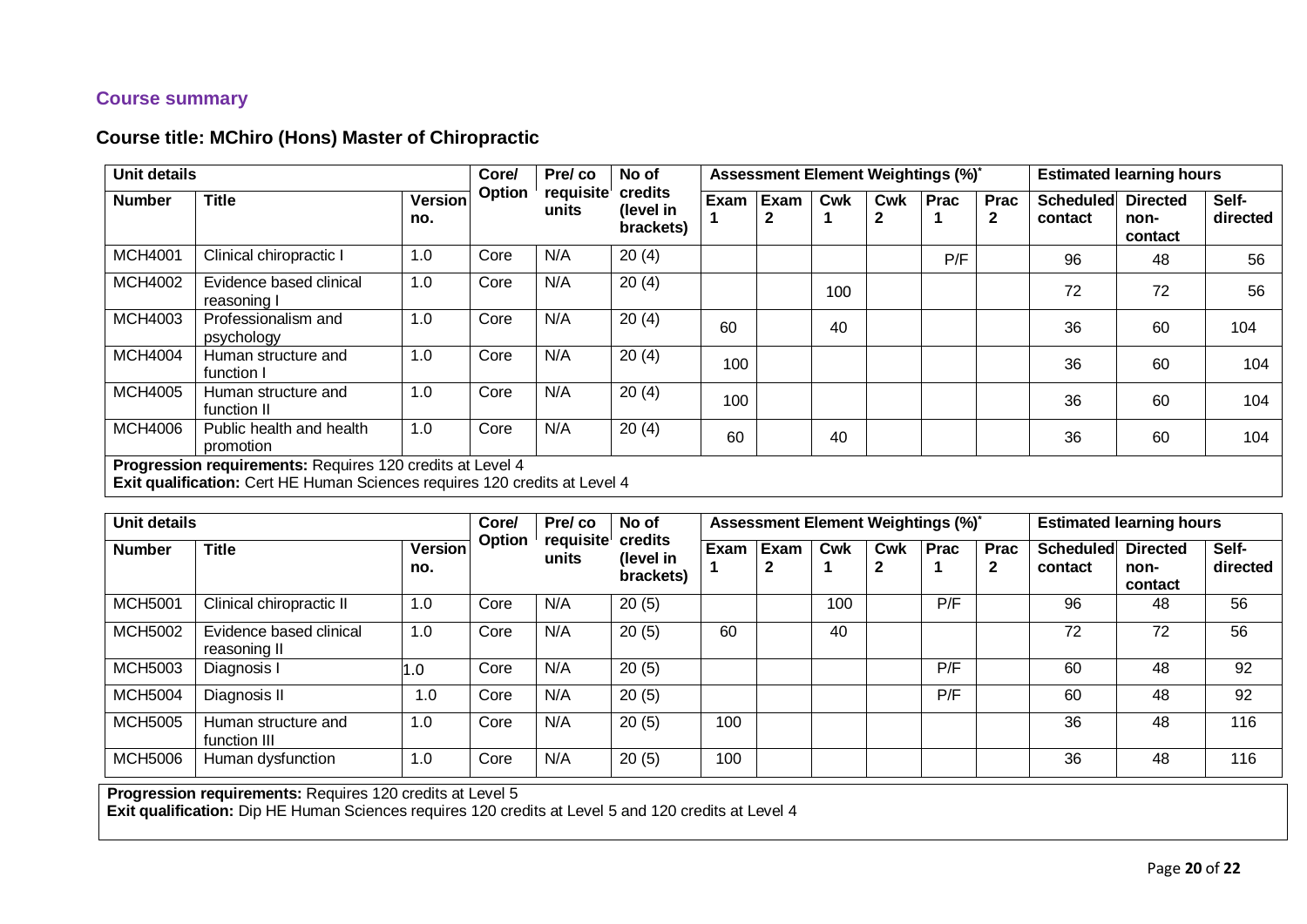| <b>Unit details</b> |                                                                                          |                | Core/  | Pre/co             | No of                             |      | Assessment Element Weightings (%)* |     |          | <b>Estimated learning hours</b> |                      |                             |                                    |                   |
|---------------------|------------------------------------------------------------------------------------------|----------------|--------|--------------------|-----------------------------------|------|------------------------------------|-----|----------|---------------------------------|----------------------|-----------------------------|------------------------------------|-------------------|
| <b>Number</b>       | <b>Title</b>                                                                             | Version<br>no. | Option | requisite<br>units | credits<br>(level in<br>brackets) | Exam | Exam<br>2                          | Cwk | Cwk<br>◠ | <b>Prac</b>                     | Prac<br>$\mathbf{2}$ | <b>Scheduled</b><br>contact | <b>Directed</b><br>non-<br>contact | Self-<br>directed |
| <b>MCH6001</b>      | Clinical management I                                                                    | 1.0            | Core   | N/A                | 20(6)                             |      |                                    | 100 |          | P/F                             |                      | 72                          | 60                                 | 68                |
| <b>MCH6002</b>      | Clinical management II                                                                   | 1.0            | Core   | N/A                | 20(6)                             |      |                                    | 100 |          | P/F                             |                      | 72                          | 60                                 | 68                |
| <b>MCH6003</b>      | Auxiliary therapeutics                                                                   | 1.0            | Core   | N/A                | 20(6)                             | 100  |                                    |     |          | P/F                             |                      | 60                          | 48                                 | 92                |
| <b>MCH6004</b>      | Special populations                                                                      | 1.0            | Core   | N/A                | 20(6)                             | 100  |                                    |     |          | P/F                             | P/F                  | 60                          | 48                                 | 92                |
| <b>MCH6005</b>      | Medical imaging and<br>radiology                                                         | 1.0            | Core   | N/A                | 20(6)                             | 100  |                                    |     |          | P/F                             |                      | 72                          | 72                                 | 56                |
| <b>MCH6006</b>      | Interprofessional and<br>collaborative practice                                          | 1.0            | Core   | N/A                | 20(6)                             |      |                                    | 100 |          |                                 |                      | 48                          | 72                                 | 80                |
|                     | Progression requirements: Requires 120 credits at Level 6<br><b>Exit qualifications:</b> |                |        |                    |                                   |      |                                    |     |          |                                 |                      |                             |                                    |                   |

BSc Human Sciences requires 80 credits at Level 6, 120 credits at Level 5 and 120 credits at Level 4

BSc (Hons) Human Sciences requires 120 credits at Level 6, 120 credits at Level 5 and 120 credits at Level 4

| <b>Unit details</b> |                                                               |                | Core/         | Pre/co             | No of                             |      | Assessment Element Weightings (%)* |     |          |      |                      |                             | <b>Estimated learning hours</b>    |                   |
|---------------------|---------------------------------------------------------------|----------------|---------------|--------------------|-----------------------------------|------|------------------------------------|-----|----------|------|----------------------|-----------------------------|------------------------------------|-------------------|
| <b>Number</b>       | <b>Title</b>                                                  | Version<br>no. | <b>Option</b> | requisite<br>units | credits<br>(level in<br>brackets) | Exam | <b>Exam</b><br>2                   | Cwk | Cwk<br>ົ | Prac | Prac<br>$\mathbf{2}$ | <b>Scheduled</b><br>contact | <b>Directed</b><br>non-<br>contact | Self-<br>directed |
| <b>MCH7001</b>      | Clinical practice and<br>placement                            | 1.0            | Core          | N/A                | 60(7)                             |      |                                    | 100 |          |      |                      | 48                          | 48                                 | 504               |
| <b>MCH7002</b>      | Marketing and small<br>business management                    | 1.1            | Optional      | N/A                | 20(7)                             |      |                                    | 100 |          |      |                      | 24                          | 6                                  | 170               |
| <b>MCH7003</b>      | Professionalism and<br>social responsibility in<br>healthcare | 1.0            | Core          | N/A                | 20(7)                             | 60   |                                    | 40  |          |      |                      | 24                          | 10                                 | 166               |
| <b>MCH7004</b>      | Clinical research<br>methods                                  | 1.0            | Core          | N/A                | 20(7)                             |      |                                    | 100 |          |      |                      | 24                          | 48                                 | 128               |
| <b>MCH7005</b>      | Research placement                                            | 1.0            | Optional      | N/A                | 20(7)                             |      |                                    | 100 |          |      |                      | 24                          | 24                                 | 152               |